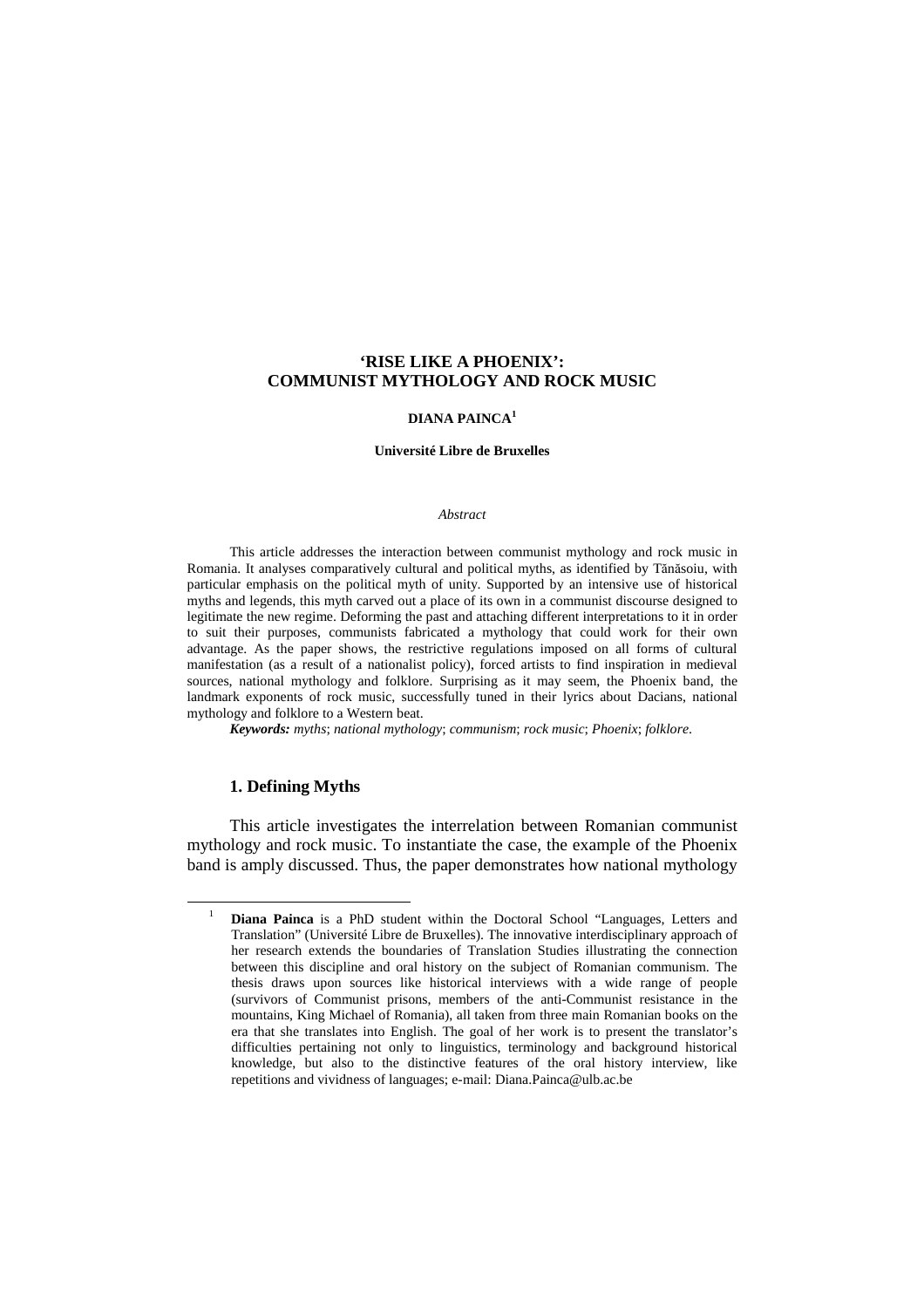was successfully incorporated in the groups' musical repertoire, producing an original and enthralling combination of ancient folk themes and modern music.

Furthermore, an important corollary to this main objective is an integrated discussion of the way in which a regime preaching a radiant future looked to the past, to its rituals, symbols and myths, in order to construct a legitimate and valid ideological discourse. Hence, national myths were reconfigured to lend themselves to the communist conception of mythology. Drawing on Mircea Eliade's postulate, Savova-Mahon Borden perceptively argues that communist mythology "lacked the distance of time" (Savova-Mahon Borden 2001: 167) that was indispensable to the transformation of memory into myth. Thus, despite its grand objectives cast far into the future, communism had to forge symbols out of the Romanian pre-communist past. In what follows, I demonstrate how myths were exploited and incorporated into a discourse centred on national identity.

However, before embarking on a comprehensive analysis of national myths and rock music in communist years, the notion of 'myth' itself should be clearly delineated. In her insightful study *Post-Communist Political Symbolism: New Myths – Same Old Stories? An analysis of Romanian Political Mythology*, Tănăsoiu stresses the importance of myths and their *sine qua non* status in the lives of people and nations: "Myths are necessary constructions since we cannot live outside the imaginary" (Tănăsoiu 2005: 113). Notwithstanding the stated purpose of this article, it should be noted though that the category of the imaginary is defined as a dynamic system with an organisation of its own and operating independently of the exogenous world and yet influenced by it (Boia 2000: 14; Tănăsoiu 2005: 18). Admittedly, the concept of myth is given primacy in the literature on the imaginary. As such, Tănăsoiu substantiates her claims by further arguing that myths are imaginarily developed, straddling the borders of the real and unreal, their aim being to disclose the true nature of cosmic and social occurrences. Her postulate is congruent with that of Boia, who perceives myth as a construction anchored in imagination, either as a narrative or an idea (Boia 2000: 40). What is more, as both Boia and Schöpflin show, its main purpose is to explain the world, both from a social and cosmological perspective, while ensuring coherence, making "thought-worlds... appear clear and logical" and "making cosmos out of chaos" (the reference is to Mircea Eliade, *The Myth of the Eternal Return: Cosmos and History*, quoted in Schöpflin 1997: 3).

Inarguably, myths also encapsulate the core beliefs and values of a certain community, helping it come into being while providing an immutable code of practice. In his theoretically-informed essay, "The Functions of Myth and a Taxonomy of Myths" (1997), George Schöpflin contends that myths are instrumental in the creation of collectivities or nations. His argument is also corroborated by Boia, who explicitly mentions the cohesive role played by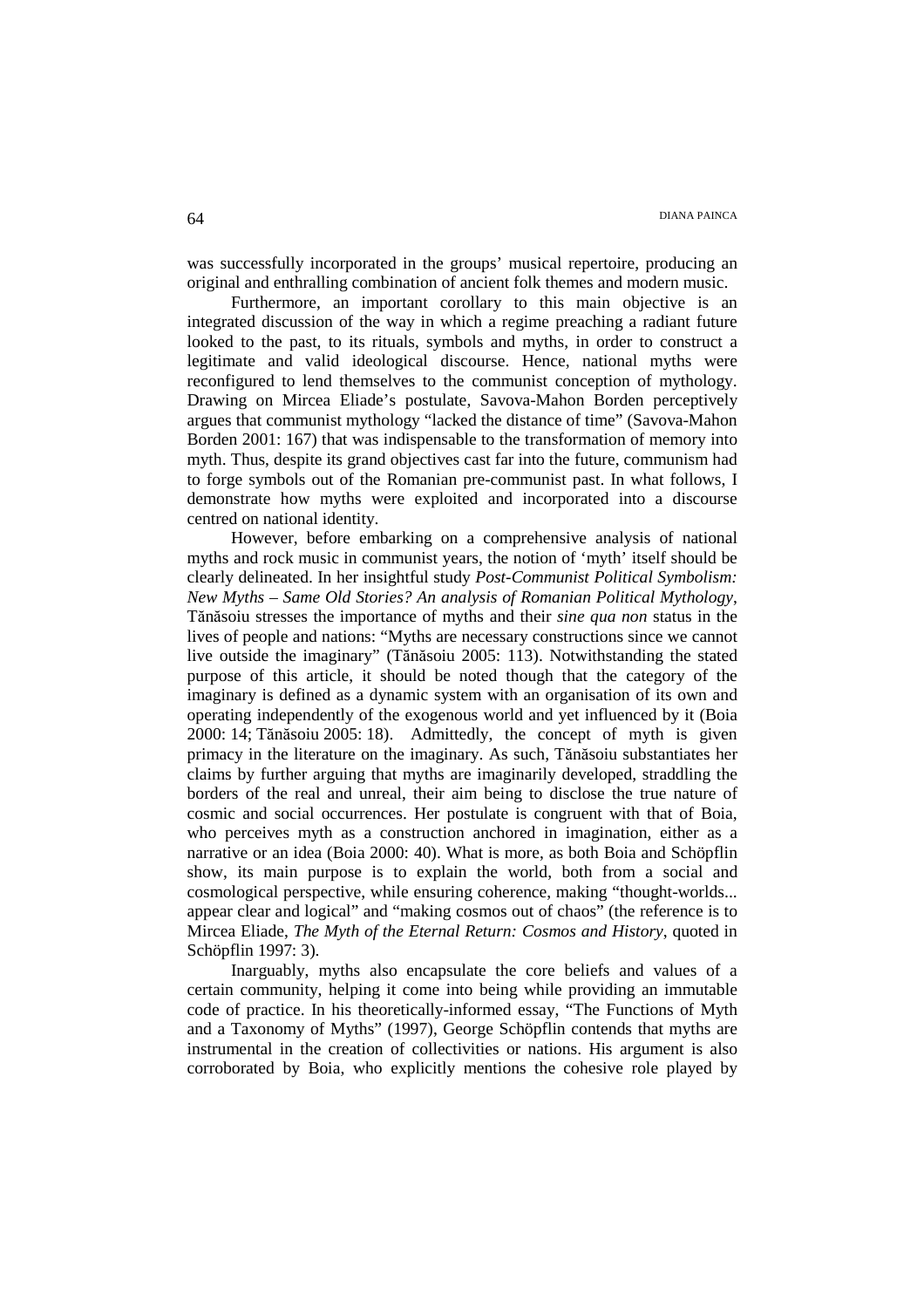myths in a community (Boia 2000: 40). More than that, one of the major functions of a myth is to offer simple interpretations to apparently complex phenomena and thus provide one avenue of inquiry. Hence, in light of all this, the views of Boia and Schöpflin coalesce around the cognitive function of myths. According to them, man is incapable of extracting the whole meaning of reality, so he represents "in a mythical and symbolic fashion" (Schöpflin 1997: 9) different dimensions of his existence in order to make sense of his collective life. However, Boia pushes the boundaries of myth as cognition even further in his comparative analysis of myth and science. As such, he asserts that they are both on a quest for profound truths, yet their approaches are different – the mythical one is "intuitive and poetic", whereas the second one relies on "induction and experimentation" (Boia 2000: 41, my translation from Romanian).

To continue, it is worth noting that the pertinence of myths does not lie in their authenticity but in their very existence, in the messages they communicate to entire groups of people. Schöpflin's postulate that the "content of the myth" should take precedence over "its accuracy as a historical account" (Schöpflin 1997: 3) is echoed by Tănăsoiu (2005), Iorga (2012) and Boia (2000). Nevertheless, in his clear and exquisite prose, Boia amplifies this idea, contending that "the myth reproduces a true history, but its truth is more essential than the superficial truth of things" (Boia 2000: 41). As a result, defining myths within paradigms of truth or falsehood becomes irrelevant.

Myths are laden with symbolism, and their continual repetitions and re-enactments emphasise people's need to ascertain their beginnings, identity and aspirations. It is important then to clarify the connection between myths, rituals and symbols. Regarded as stories or an ensemble of beliefs, myths find their active correspondence in rituals, whereas symbols are the constitutive elements of myths (Schöpflin 1997: 3). As Levi-Strauss succinctly remarks, "the myth exists on the conceptual level and the ritual on the level of action" (Levi-Strauss 1963: 232). More importantly, taking part in and accepting the ritual determine standardization and solidarity within the group (Schöpflin 1997: 4-8).

Last but not least, however broad this definition of myths claims to be, the anthropological perspective must also be touched upon. In his ground-breaking work *Structural Anthropology* (1963), Levi-Strauss provides a minute analysis of myths in his systematic and disciplined effort to establish an interpretative framework. Thus, in order to understand the inherent polarity of myths, he drew heavily on research in linguistics. "Myth *is* language: to be known, myth has to be told; it is a part of human speech", claims Levi-Strauss (1963: 209). Myth is indeed language, but it also displays its distinctive features. As the anthropologist argues, if Saussure's concepts of 'langue' (making reference to a reversible time) and 'parole' (referring to a non-reversible time) are already established in language, then a third level could also be constituted. Inarguably,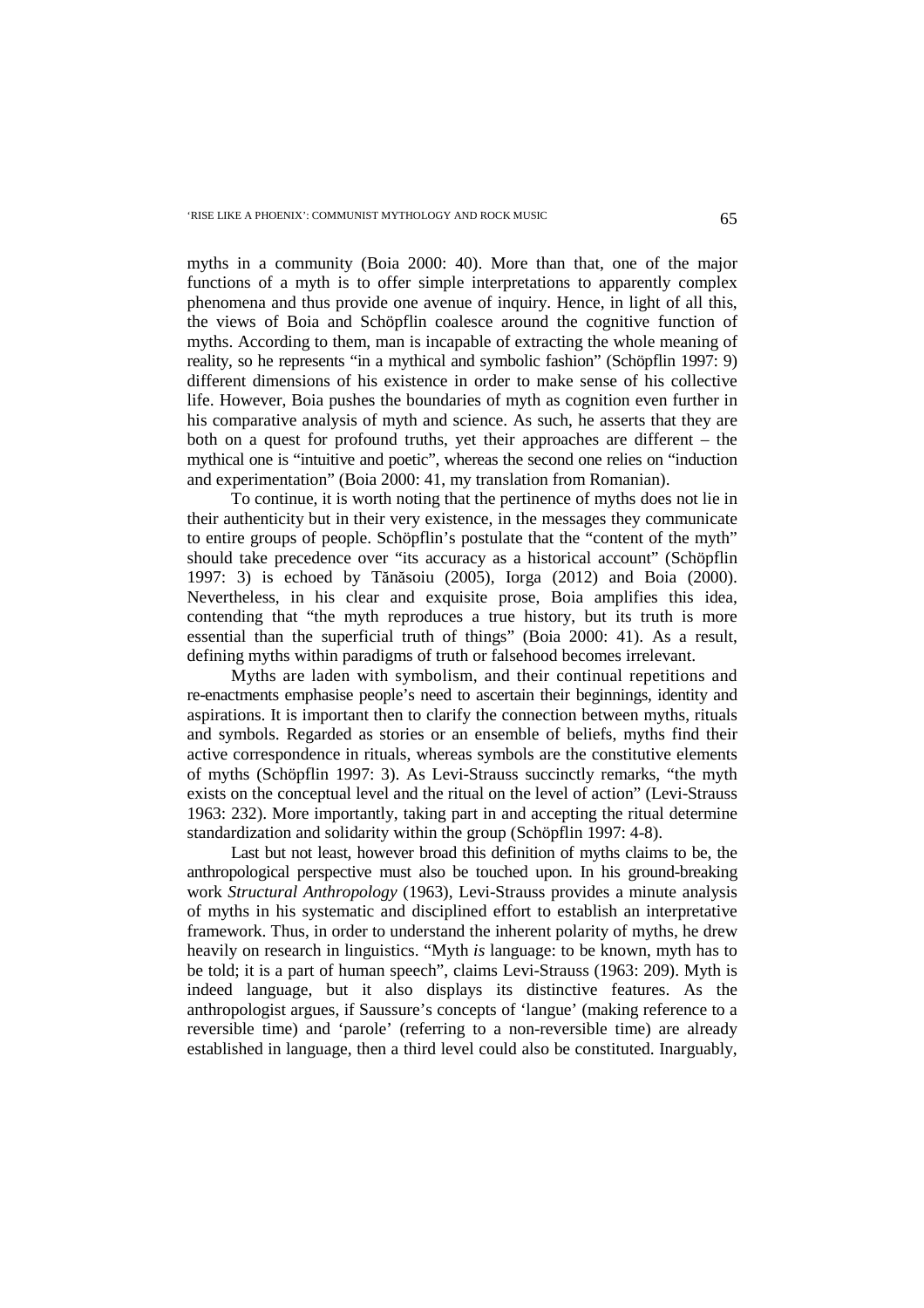the idiosyncratic nature of myths lies in their timelessness, as they encompass the past, the present and the future (*ibid.*).

Last but not least, touching upon the tenets of anthropology, Tănăsoiu (2005: 114) defines myths as a "category of fictitious discourse, a form of speech opposed to the reasoned discourse of the logic". In light of this argument, myths run counter both to truth and to clear reason.

## *1.1. Classification of Myths*

There is unquestionably an entire mythological panoply, yet, a certain standardization of myths is peculiar to Central and Eastern Europe. Since the topic of this paper is centred on Romania, it would not seem irrelevant to briefly describe these myths as listed by Schöpflin. The first ones, relatively widespread, are the *myths of territory*, which developed from the idea that there was a certain territory where the nation came into being or produced its highest forms of expression. Hence, the sacredness of the territory assumes particular weight in this particular case.

Next, probably the myth that has many resonances for the Romanian thought-world, is that of *redemption and suffering*. The nation had to confront the adversity of history, trying now to redeem itself or the world. As Schöpflin aptly explains, it has its essence in Christian thinking and in a "sense of geographical, political and cultural marginalization with respect to Europe" (Schöpflin 1997: 29). Furthermore, as this myth implies, the Eastern European countries, sacrificed themselves in the fight against external invaders ensuring the advancement of Europe. In light of all this, fatalism and passivity gain prominence. It becomes then evident that the Romanian myth of the magical lamb (outlined in section *1.1.2.* of the present paper) can be amalgamated under this myth.

The third myth of *unjust treatment* is analogous to the second one, stressing the suffering of the community as a consequence of its fate. As it transpires though, the myth draws attention to victims (for example the story of the deportations of Latvians by the Soviet officials in the wake of the Second World), implying that they "suffered for the wider world and the wider world should recognize this" (Schöpflin 1997: 31).

To continue, the *myths of election* make reference to a particular mission bestowed on a nation, either by God or by History. Schöpflin illustrates the case by giving the example of Hungarians who, before the end of the First World War, invoked their "civilizing mission" (Schöpflin 1997: 31-32) when dealing with different ethnic minorities. Though latent nowadays, this idea still makes occasional forays into public discourse related to Slovakia or Romania.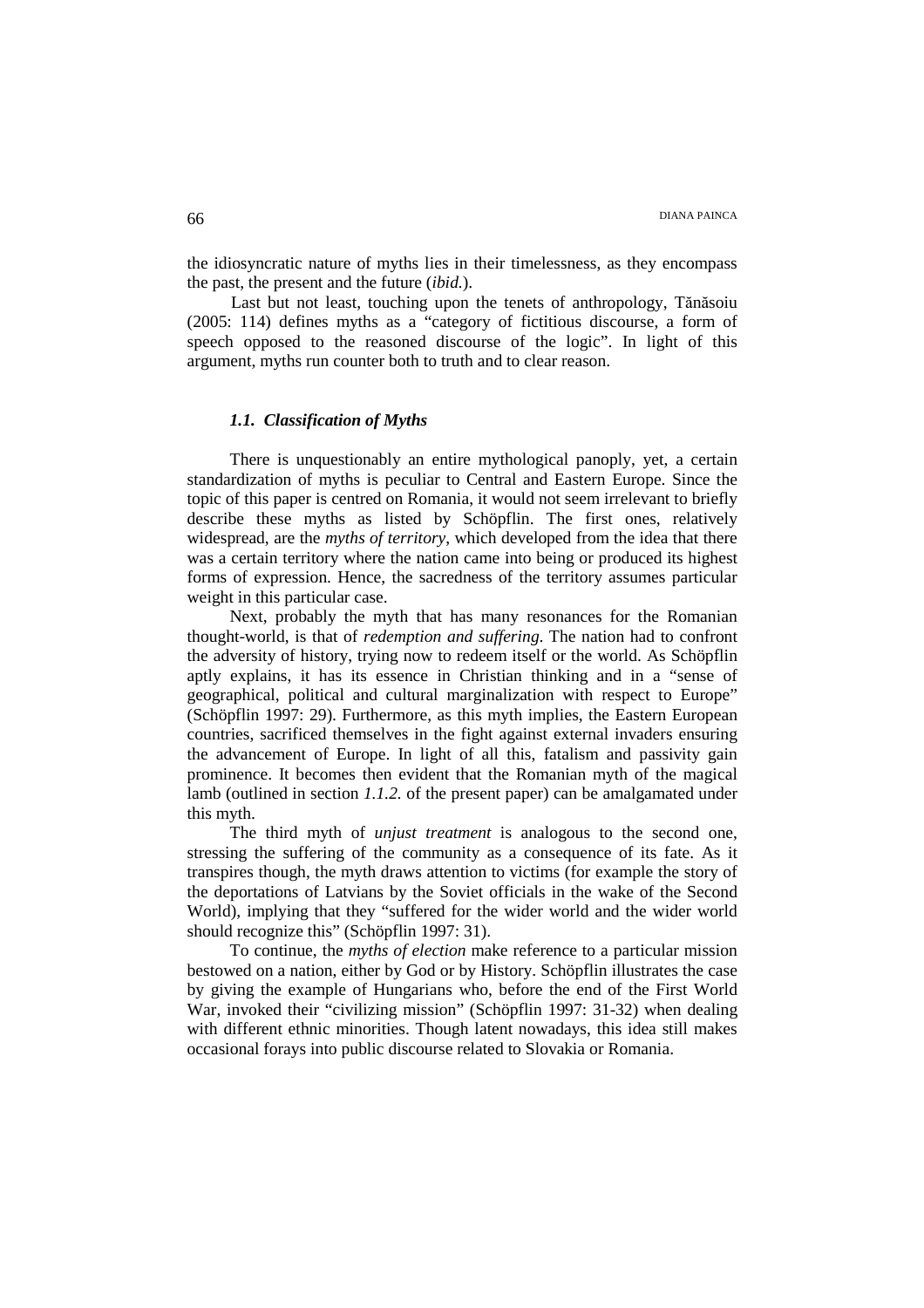Two other myths whose meanings can be easily construed are those of *military valour* and *rebirth and renewal*. A few words should be said, however, about the myth of *ethnogenesis and antiquity*. It not only seeks to establish where a group comes from, but also to settle the debate concerning the first ones who came on a certain territory. Illustrative of this myth, according to Schöpflin's perceptive remark, is that of the confrontation between Romanian and Hungary over Transylvania and the "use of the Daco-Roman continuity myth and that of a Sumerian descent to counter this, respectively" (Schöpflin 1997: 34).

The *myth of kinship and shared descent* perceives nation as family, hence the rejection of other ethnic groups. Finally, the *myth of foundation*, also discussed by Tănăsoiou and Boia, explains the basic human need to begin something new and signpost that new beginning by an act laden with mythical attributes. Nonetheless, in a more detailed analysis, Boia argues that "the very function of a myth is to recount the sacred history of a genesis, of a foundation" (Boia 2000: 174). Further, the Romanian scholar distinguishes between myths of foundation and myths of origin. If the former are historical, the latter are cosmic (*ibid.*).

The taxonomy formulated by Boia bears close similarity to that proposed by Dubois (1998). Yet, the latter subsumes the two myths of creation and foundation under the myth of origin. Their cosmological and historical roles are, however, compatible with those stated by Boia. What is more, Iorga interestingly notes the inclusion of genealogical myths in the myths of foundation (Iorga 2012: 147).

To continue, as has been previously the case, similarities and differences can also be identified in the classification of myths provided by Boia (2001), Tănăsoiu (2005) and Petrescu (2011). If Dubois and Tănăsoiu distinguish between eschatological myths and myths of foundation, Petrescu elaborates on the historical context that prompted Ceauşescu and the Romanian Communist Party to employ dominant historical myths. Therefore, Petrescu explains how communists slyly resorted to myths in order to cement the popularity gained in the wake of the Soviet Invasion of Prague in 1968. Using a "legitimating discourse, that of ethnicity" (Petrescu 2011: 154) was instrumental in making people identify with the regime and adhere to its views. It is worth mentioning that this approach used by the regime (in need of its own language) stymied any ideas of revolt or dissidence in a large swathe of the population. The regime was regarded as a protector of the country's independence and territorial integrity.

It is important to note that both Girardet (1986, *apud* Laborie 1988) and Schöpflin (1997) remark on the centrality of myth in political life. According to the latter, myth is employed as a communication tool within the community, as a conduit for messages sent from leaders to their subjects. In this respect, it serves to increase mutual devotion and confidence. As Schöpflin conclusively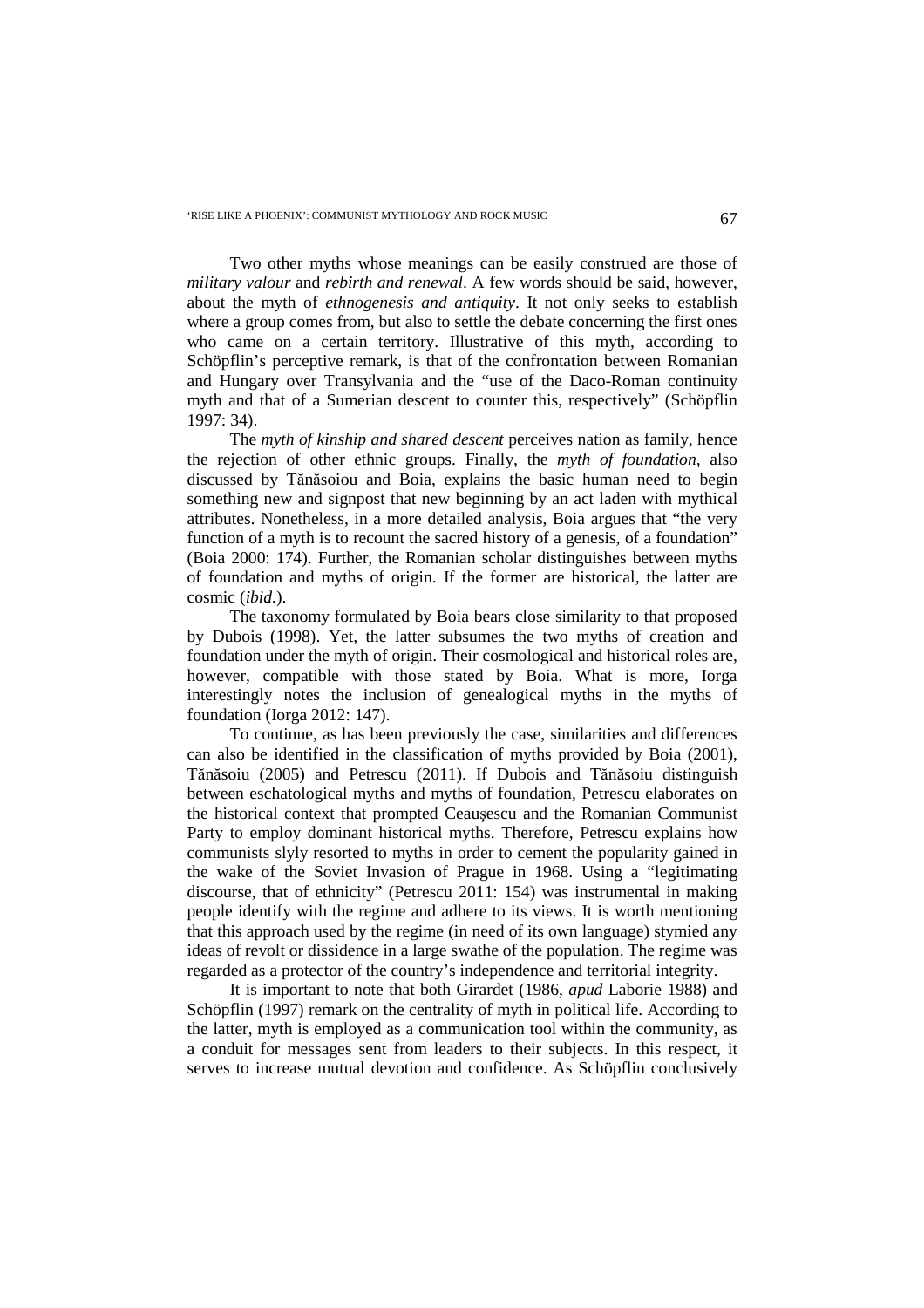states, "mythic and symbolic discourses can [...] be employed to assert legitimacy and strengthen authority" (Schöpflin 1997: 18). His view dovetails with that of Chiara Bottici (2014) who points at the active role played by myths in the attribution of meaning to political phenomena. As such, the main tenet of her argument is built around the creative function of myths, rather than their descriptive one, for a myth "does not claim to describe the world; it aims to create its own world" (Bottici 2014: 93). More importantly, a closer examination of myths reveals the interdependence of politics and culture inasmuch as all political acts are enveloped in a broader cultural context.

As far as political myths are concerned, Bottici and Boia acknowledge the presence of myths in the modern political arena, the Romanian historian further arguing that they propose a "distortion of the present in relation to the past" which is "politicised", whereas the present is "historicised" (Boia 2000: 189).

As Petrescu and Boia show, communist propaganda, paired with a cohort of writers and historians, successfully exploited four essential myths: "ancient roots; continuity on the present-day territory; unity; struggle for independence" (Petrescu 2011: 154). This taxonomy overlaps, to a certain degree, with that produced by Tănăsoiu (2005). She equates, on the one hand, myths of foundation with cultural myths and, on the other hand, eschatological myths with political myths.

Her views are congruent with those of Petrescu (2011), insofar as the myth of 'unity' is concerned. Nonetheless, in addition to 'Unity', both Boia and Tănăsoiu mention "the Saviour, the Conspiracy Theory and the Golden Age" as political myths whose sources are steeped in religious myths and fiction creations, establishing thus a link with cultural myths (Tănăsoiu 2005: 116). In parenthesis, it should be remembered that the quadruple classification of myths (Conspiracy, the Saviour, the Golden Age and Unity) was first drawn by Raoul Girardet in his work *Mythes et Mythologies Politiques* (1986), being largely inspired by French politics. However appealing a description of these myths might be, it falls outside the limited scope of this paper. I will confine myself to briefly writing about two supplementary political myths identified by Boia (2000): history as a source of inspiration (see, for example, the Roman Empire used as reference by Mussolini, or the Commune of Paris of 1871, exploited by Lenin) and the so-called "run forward" myth (revolutionary mythology espoused by fascism, communism or Nazism in their attempt to create a new world and a new human being; Schöpflin 1997: 192).

In what follows, I will discuss the way in which some of the myths previously described are articulated under the communist regime in Romania.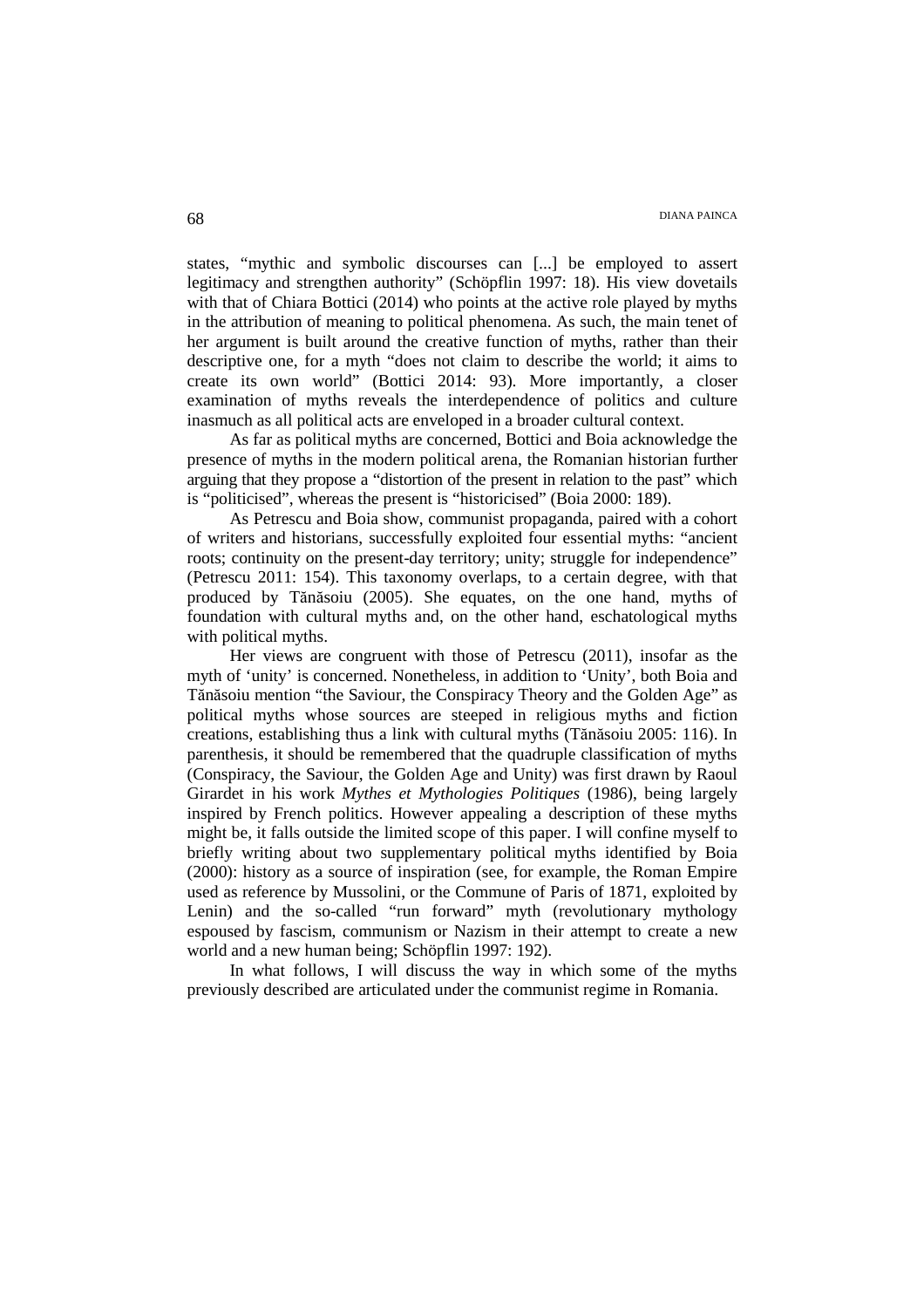### *1.1.1. Historical Myths*

Let me get back now to the myths identified by Petrescu (2011) and Boia (2000) in an attempt to decipher their underlying meanings. First, 'ancient roots' and 'continuity' are related to ethnicity and to the century-old dispute between Romanians and Hungarians over Transylvania. Second, 'unity' and 'independence', as Petrescu keenly shows, formed an integral part of party policies following 1956. In other words, Ceauşescu asserted his political views by foregrounding both the unity of the nation around the "monolithic party" (Petrescu 2011: 154) and its independence within the Soviet Bloc or on an international level. What triggered this political stance can be easily explained as soon as a comparison with the medieval rulers of the Romanian principalities (Wallachia, Moldavia and Transylvania) is made. Thus, the medieval princes battled with the Ottomans over the independence of their territories in much the same way as the communist regime was forced to make a stand against Soviet interference in order to secure the independence of the socialist state.

The issue of unity was thus clearly expressed and defended by Ceauşescu in his balcony speech following the Prague Spring. What is more, it emerged as the focal point of the Romanian Grand National Assembly convened on 22 August 1968, in the wake of the Soviet invasion of the Czech capital. Hence, the Communist leader claimed that "…a big and tragic mistake, with heavy consequences upon the fate of the unity of the socialist system and the international communist and workers' movement, occurred" (Petrescu 2011: 154).

Therefore, myths and symbols coalesced into a discourse designed to garner support for the cause of the regime, galvanise a nation and fuel the communist movement. In much the same vein, they played a pivotal role in helping the regime acquire validity and justify a dominant position. Building on Schöpflin's argument, Petrescu notes that "mythic and symbolic discourses can [...] be employed to assert legitimacy and strengthen authority. They mobilize emotions and enthusiasm. They are a primary means by which people make sense of the political process, which is understood in a symbolic form" (Petrescu 2011: 154).

Connecting the dots between the past and the present and thereby upholding a claim for continuity became thus a major preoccupation for the regime. To instantiate the case, during a public gathering in Cluj (a city in Transylvania) in 1968, Ceauşescu highlighted the mission of the Romanian Communist Party to continue the century-old heroic actions of medieval rulers such as Michael the Brave, Stephen the Great or Mircea the Old. By inference, a parallel can be inarguably drawn between these princes' fight for independence and the party's independent stand in relation to the Soviet Union.

However, Boia places greater emphasis on Dacians in his attempt to demonstrate how Ceauşescu's regime made a foray into the past in a bid to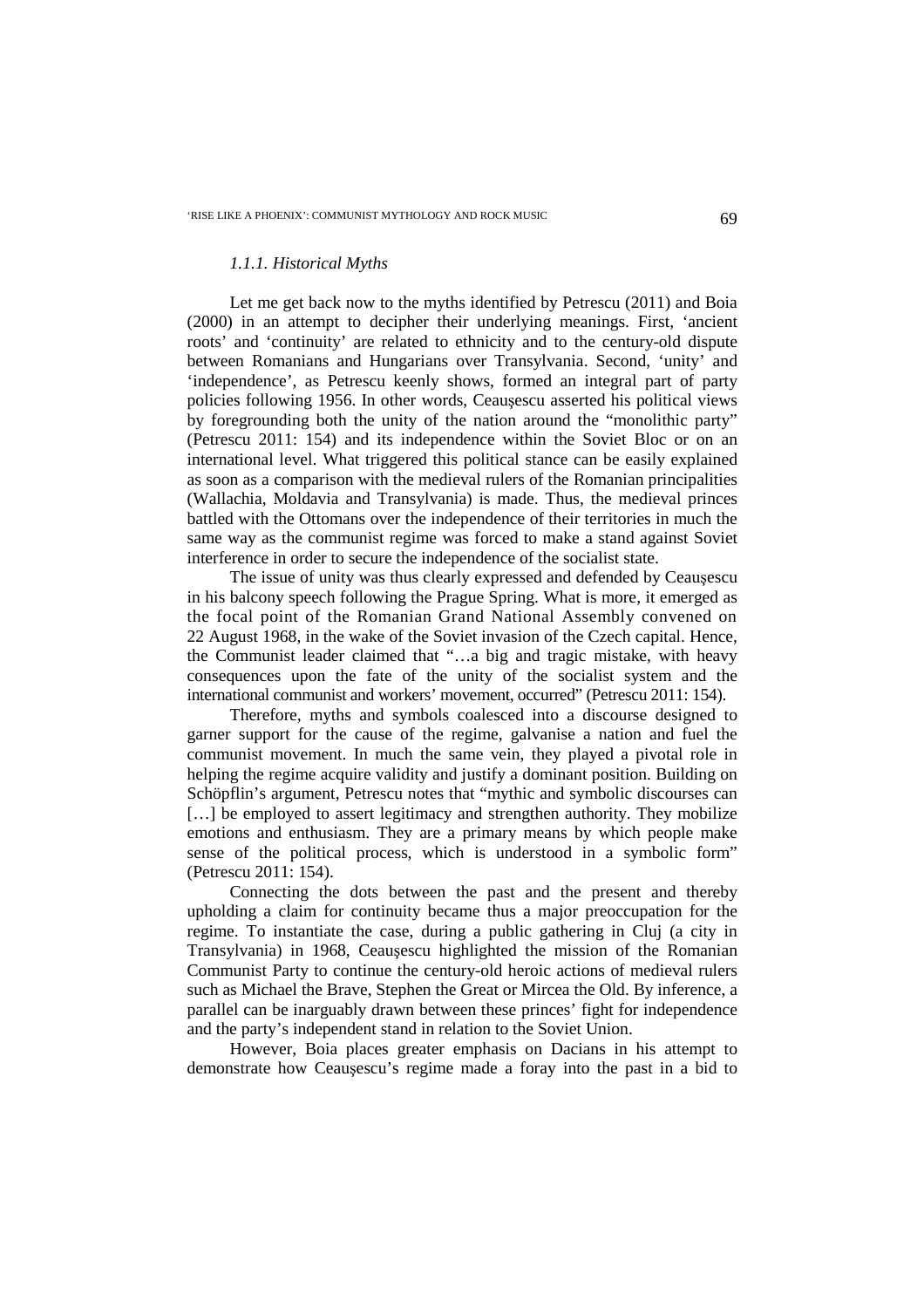redefine its present. Antiquity showed great potential to legitimize communist power and was therefore fully exploited. To give an example, in 1980 the party went to great lengths to organize the  $2050<sup>th</sup>$  anniversary of the creation of the 'unitary and centralized' Dacian state under Burebista (Boia 2001: 167). The Dacian King provided the necessary validity to the regime, and the unity, authority and power of his state paralleled those of Ceauşescu's Romania. Naturally, Burebista served as a platform for the aggrandizement of the communist leader himself.

As Boia ironically observes, such celebrations succeeded one another and were cast in the same mould. The prominent themes were origins, then continuity and unity, as Petrescu also noted, and finally the Ceauşescu era. All the fabricated spectacles underlined the harmonious fusion between past and present mirrored by the figure of Ceauşescu. In 1986 the commemoration of Mircea the Old (Mircea cel Bătrân) created a stir throughout the country and the medieval ruler was stripped of his cognomen of 'old' and became instead 'the great'. It is worth drawing attention to the fact that any failure to use this epithet could have serious consequences.

History was thus rewritten, deformed or reinterpreted to serve the purposes of the Romanian regime in its quest for viability. Following the same line of thought, an event of momentous importance such as the Bobâlna Peasant Revolt (1437) was turned on its head, being transformed into a revolution. Fast-forwarding into the  $18<sup>th</sup>$  century, the communists affixed a new meaning to the uprising led by Horea, Cloşca and Crişan (1784), describing it as a forerunner of the French Revolution. The onus was thus on historians of the communist era to extrapolate from different historical episodes. As a result, it was shown how Romanians introduced the concepts of modern nation and national state as evidenced by the union under Michael I and by countless similar undertakings prior to 1600 when the idea of ethnic unity had hardly been contemplated in Europe. Boia is the one who conducts a deep and multilayered analysis of the myth of the nation and of the nation-state. The former represents, in the historian's view, one of the greatest myths of modern times, as he further explains: "The nation embodies not so much an objective historical reality, but rather an ideal project. It exists in people's consciousness. It belongs to the imaginary" (Boia 2000: 172).

Finally, the pursuit of an independence-oriented policy was further signalled by Ceauşescu's rejection of the Brezhnev Doctrine that acknowledged the right of the Warsaw Pact to take action in order to defend socialism. Thus, timing was also perfect, as Ceauşescu chose to clearly showcase his firm political stance before the Romanian Grand National Assembly that marked in 1968 the  $50<sup>th</sup>$  celebration of the unification of Transylvania with Romania (1 December 1918).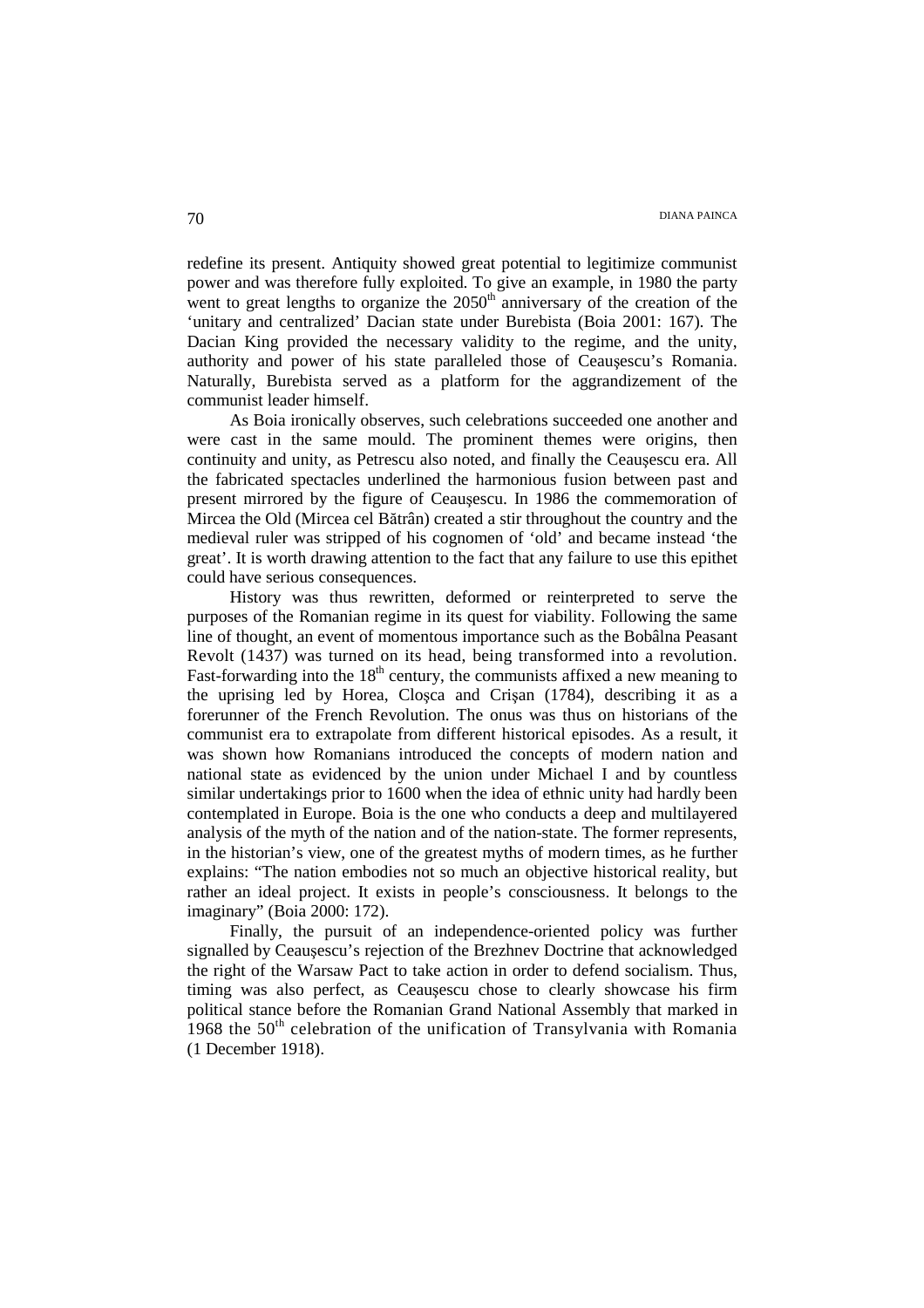In light of all these strategies and manoeuvres, the regime reconfigured its social and political position. In the closing days of the 1968, Romanian national-communism reached its zenith, with the party as the leviathan that preserved and reclaimed the political heritage of the three historical Romanian principalities.

Vladimir Tismăneanu<sup>2</sup> aptly observes in his article *Behind the Façade of the Ceauşescu Regime* (2008) that Ceauşescu astutely capitalized on the suppression of the Prague Spring to solidify his personality cult. Under the veneer of domestic unity, he allegedly opposed the Soviet threat devising a "self-serving mythology in which he was the fearless hero, the symbol of the unity of party and nation"<sup>3</sup>. More than that, Tismăneanu's statement resonates with that of Boia, insofar as the latter also regards mythology as the driving force behind the construction of a credible and legitimate regime. However, with great acumen and analytical mind, Boia discerns the pernicious consequences of the communist historical mythology in contemporary Romania. According to him, the historical mythology built in communist years, remains latent in contemporary Romania, having a negative impact on the country's road to recovery: "Mental constellations have a longer life than material structures. Thanks to the communist regime, a historical mentality which has been long outdated in Western Europe continues to affect Romanian culture and society to the full" (Boia 2001: 181).

### *1.1.2. Cultural Myths*

 $\overline{a}$ 

If Petrescu and Boia, as I have previously shown, are intent on showing how communists tapped into Romanian national history to construct a tenable political discourse, Tănăsoiu expatiates on the cultural myths exploited in the post-communist era. She subsumes them under the foundational myths, providing a tripartite classification: 'Traian and Dochia', 'Meşterul Manole' (The Craftsman Manole) and 'Mioriţa' (The Lamb) (Tănăsoiu 2005: 117). It should be mentioned, however, that Tănăsoiu's tenet draws on George Călinescu's categorization. The celebrated Romanian writer and literary critic identified four main myths as axes of investigation of Romanian spirituality: the aesthetic myth (sacrifice for the creative act), the myth of transhumance, the erotic myth and finally the ethnogenesis myth (Călinescu 2001 [1941]: 41-42).

Every myth is born out of a necessity to account and look for a people's origins. Myths also reflect a nation's drive to demonstrate its noble origin and

<sup>2</sup> Professor of Politics at the University of Maryland and chairman of the Presidential Commission for the Analysis of the Communist Dictatorship in Romania.

<sup>3</sup> Article available at https://www.rferl.org/a/Behind\_Facade\_Ceausescu\_Regime/1145867.html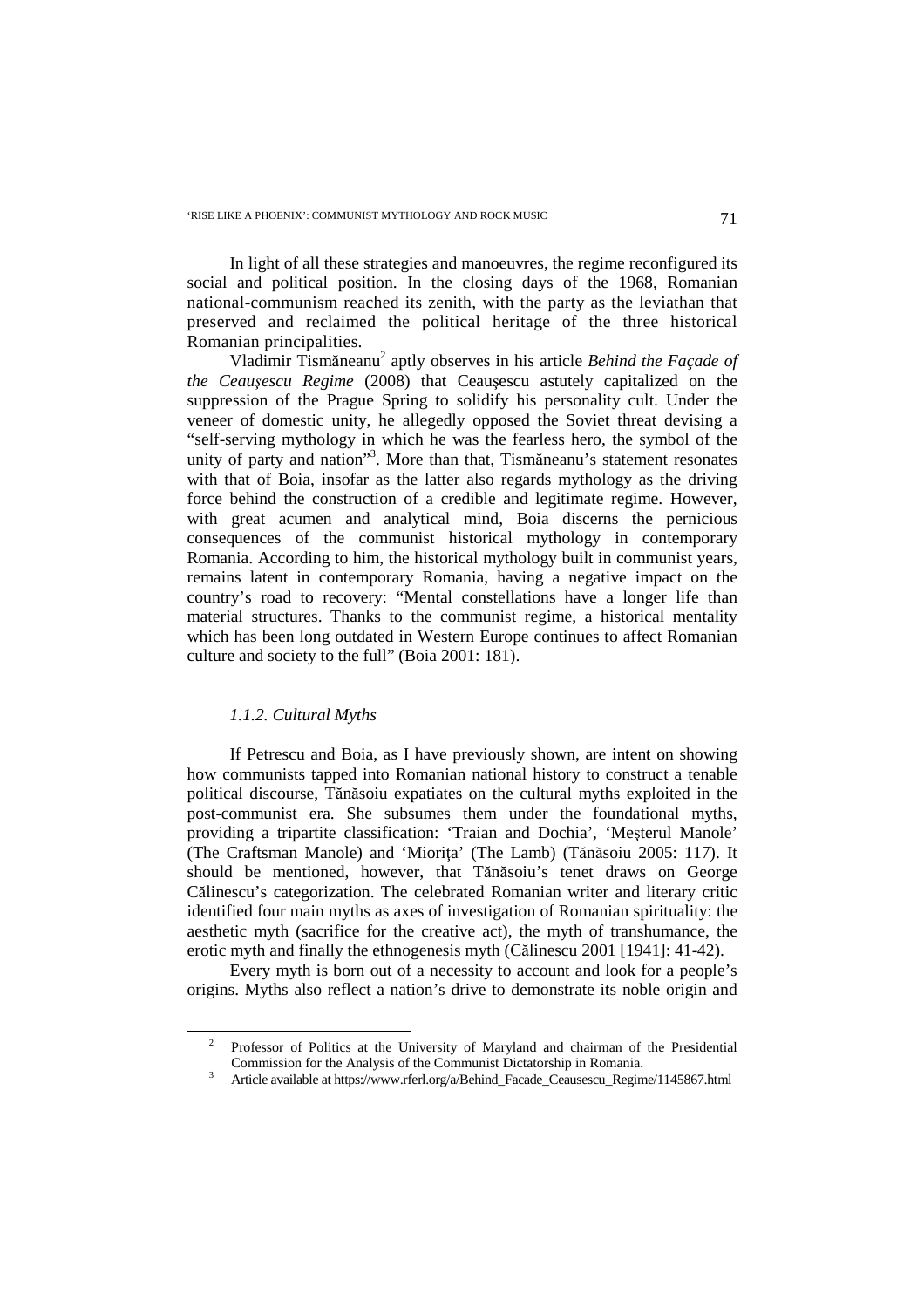antiquity, a characteristic especially applicable to Eastern Europe. Romanians retrace their origins to Rome and proudly assert their Latin descent. The myth 'Traian and Dochia' is illustrative of this belief, as it offers a metaphorical explanation of the birth of Romanians as a nation, revolving around the interrelation between Romans and Dacians.

As Tănăsoiu aptly observes, the search for origins correlates strongly with an endeavour to find the Primordial Time or the so-called Golden Age (Tănăsoiu 2005: 118). The pledge to usher the country into a Golden Age became a leitmotif not only of the communist era but also of post-communist Romania, consistently incorporated in any political discourse. Nevertheless, the Golden Age was positioned in different time frames: in the future for communists ("communism is the road to socialism and the perfect society", Tănăsoiu 2005: 118) and in the inter-war period for contemporary Romania.

To continue, the second cultural myth that helps explain the uneasy and apprehensive atmosphere enveloping both communist and post-communist discourses is that of 'Meşterul Manole' ('The Craftsman Manole'). The myth develops around the building of the Curtea de Argeş monastery that was to become the official church of the rulers of Wallachia and later of the Romanian monarchy. Craftsman Manole had been entrusted with the task of building the monastery but the walls he built during the day collapsed at night. In one of his dreams Manole was communicated the solution to the problem: a human sacrifice. As a result, his wife Ana, the first person who came to the building site in the morning, had to be walled in alive.

Of notable importance is Lucian Blaga's play revolving around this myth and providing an insightful dialogue between Manole and the spirits. As Manole implores them to tell him who makes the wall crumble down, he receives the following answer: "It's the Powers!" (Tănăsoiu 2005: 121). The term 'powers' was a defining feature of Romanian history as it made reference to the Ottomans, the Russians/Soviets, the Americans, the French or the Austro-Hungarians. Consequently, the powers embody organizations or individuals operating covertly and intent on destroying the country. According to Tănăsoiu, the conspiracy theory is a typical example that runs deep into the fabric of Romanian political and social life. To substantiate this claim, the 'Yalta Syndrome' (Tănăsoiu 2005: 121) emerges as the epitome of such theories. It continues to have an overpowering influence on Eastern Europeans' psyche, as people fear a new division of Europe according to spheres of influence. However, Romanians put a twofold interpretation on the Yalta episode: for communists it marked their birth, whereas post-communist Romania blames it for casting a blight on the country. Finally, Tănăsoiu sounds a note of warning, claiming that the creation and use of such theories to vindicate the misfortunes plaguing a country distances people from politics.

The third and last cultural myth is that of 'Miorita' ('The Lamb'). It recounts the story of a Moldavian shepherd warned by its magical lamb that two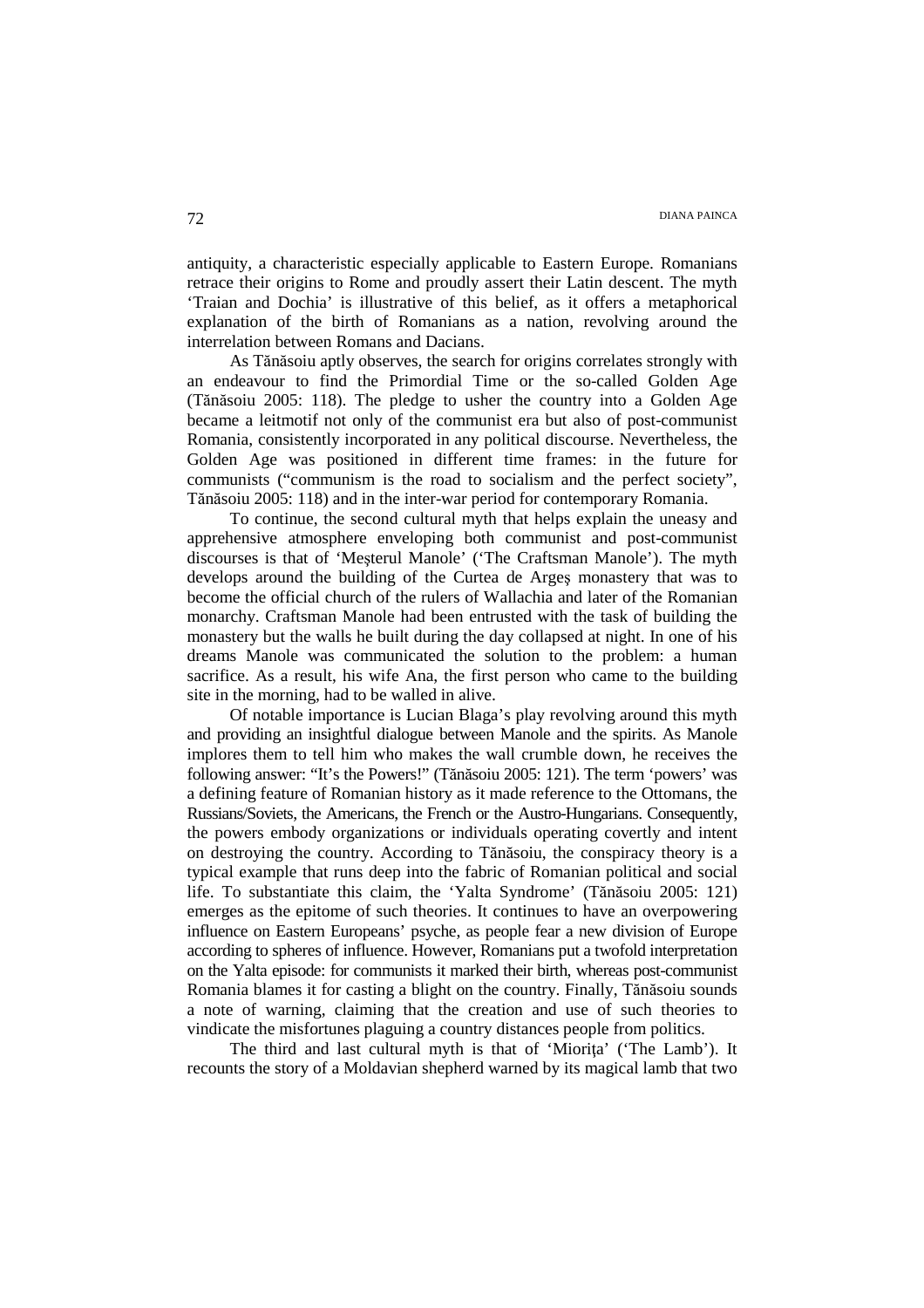other shepherds, one Transylvanian and the other one Wallachian, intend to kill him and steal his sheep. Yet, despite being alerted to that heinous plan, he takes no action and accepts his fate. Immersed in a communion with nature and playing his flute, he waits serenely for his killers. The overarching idea is thus structured around a resigned attitude in the face of destiny which represents, in Vulcănescu's terms, the "Romanian dimension of existence" (Tănăsoiu 2005: 125). This passivity and calm acceptance of one's fate stem from a belief in the eternity of spiritual life and is reflected into the political arena as submissiveness and obedience to leadership. More than that, all rebellious actions and form of revolt against those in power are perceived as pointless.

It is interesting to point out that Tănăsoiu's analysis reveals a religious strand running through a number of myths. As such, the Saviour became a fixture in political mythology, irrespective of the regimes in power. Marshal Antonescu, King Michael and Ceauşescu, are regarded as all-powerful figures, assigned an almost divine mission and expected to extricate their people from a life of hardships. Needless to say, the communist propaganda machine attributed such qualities to the Party Leader, "the Father of the Nation, the genius of the Carpathians, the most beloved son of the nation" (Tănăsoiu 2005: 126).

# **2. Let's Rock the Regime: Communism and Music**

### *2.1. National Mythology and Rock Music*

As previously shown, mythology served as a source of inspiration for the communist political discourse. However, it was also used as a vehicle for communist ideology in a cultural and artistic setting. Numerous scholars have been primarily concerned with the way in which rock groups expressed dissent, insubordination and revolt at the regime while integrating national myths in their repertoire.

S. Romano (1999) argues that music was politicized in the communist countries to comply with the cultural policy set forth by the party. In other words, the party and the state used culture as an instrument for manipulating the nation. According to Romano, this politicization of culture could have a more damaging effect than censorship itself. Consequently, the party sought to regulate all aspects of artistic manifestation, pre-eminently the "cultural thesaurus of the past, the contemporary creation itself, and the […] influence coming from the free Western World" (Romano1999: 27).

To exemplify, in Romania artists were forced to join a union, received payment from the state and had to work or produce work under the banner of Socialist Realism (Romano 1999: 27; Roman 2007: 64). Advancing this argument in his insightful article *Promoting Romanian Music Abroad: The Rumanian*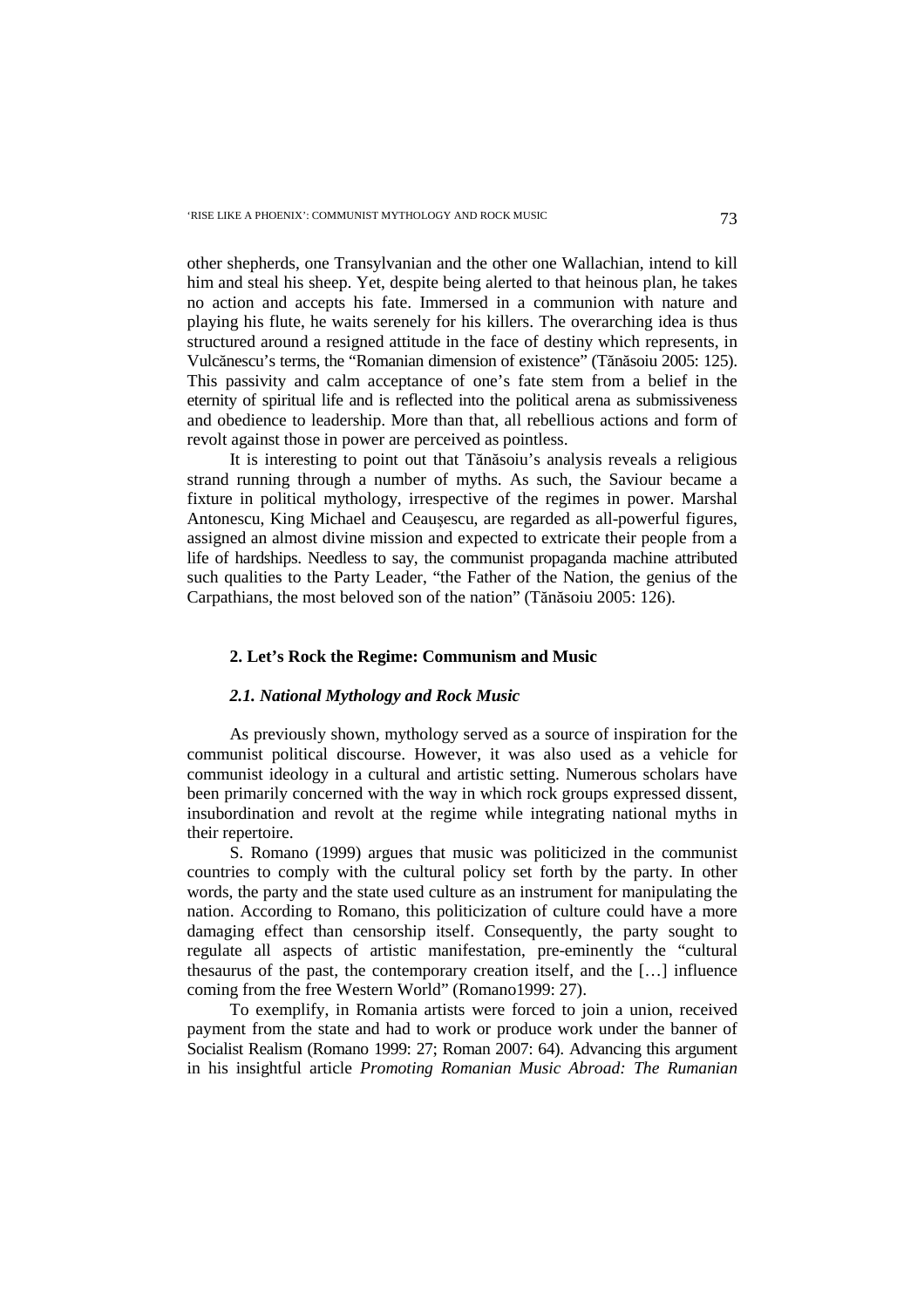*Review (1946–1956)*, Crotty (2009) claims that folk music was unobtrusively employed by the regime in its quest for legitimacy. By advocating folk music, the Party aimed to show that it naturally associated itself with the people and by promoting its musical repository it developed a better rapport with them.

To continue, Neumann (2000), Curta (2005), Roman (2007) and Pop (2016) bring into the foreground the relation between communism and rock music. With hardly a dissenting voice, they emphasise the power of this distinctive and idiosyncratic artistic form to stand up to the communist powerhouse. If Denise Roman (2007) and Victor Neumann (2000) build their argument around the indissoluble link between youth rebellion and rock, Curta and Pop look at rock music through a historical lens. Their views that in the communist era rock music expressed its reaction to political transformations and forms of control dovetails with those formulated in the article *A Brief History of Romanian Rock* (published by Radio Romania International on 01/02 2010).

In addition, a sort of activist participation transpired from all rock songs which led Vaclav Havel to exclaim that "long before 1989 the East European revolution had begun on the rock scene" (Curta 2005: 3). His statement is also corroborated by the results of Pop's survey which indicate that Romanian intellectuals saw rock music as an outlet for a different social behaviour or a form to galvanise a subculture of protest (Pop 2016: 53).

Interestingly, Western rock music drew on medieval themes (Camelot being the most prevalent) that came to signify "a new form of Western escapism" (Curta 2005: 3) portraying a purer world, not tainted by historical errors like the Vietnam War or social and sexual discrimination. In the closing days of the 1960s, the song 'Guinevere' was released by Crosby, Stills & Nash. Arthurian legends, with the overarching figure of Merlin, were used by artists such as Uriah Heep and Rick Wakeman. The latter's album was expressly named 'The Myths and Legends of King Arthur and the Knights of the Round Table'. It is not then ill-advised to draw a parallel between medieval troubadours and rock singers (Curta 2005: 3).

What is more, the 1970s spawned countless rock groups both in Western and Eastern Europe. Polish, Hungarian or Bulgarian bands sang in their own native languages using ethnic music as an important source of inspiration. A successful Romanian rock group that can be placed in this category is Phoenix. Any treatment of the relation between communism and rock music would unarguably be incomplete without the role of this particular group on Romanian society at large, that I will discuss in the next subsection.

However, the historical context that effected change in the repertoire of the band needs to be briefly discussed. Thus, Pop postulates that rock music represented the "'triumph of democracy' over totalitarian thinking" (Pop 2016: 53). Moreover, his views concur with those of Romano (1999), as both scholars make reference to the Sovietization Period in Romania defined by an intensive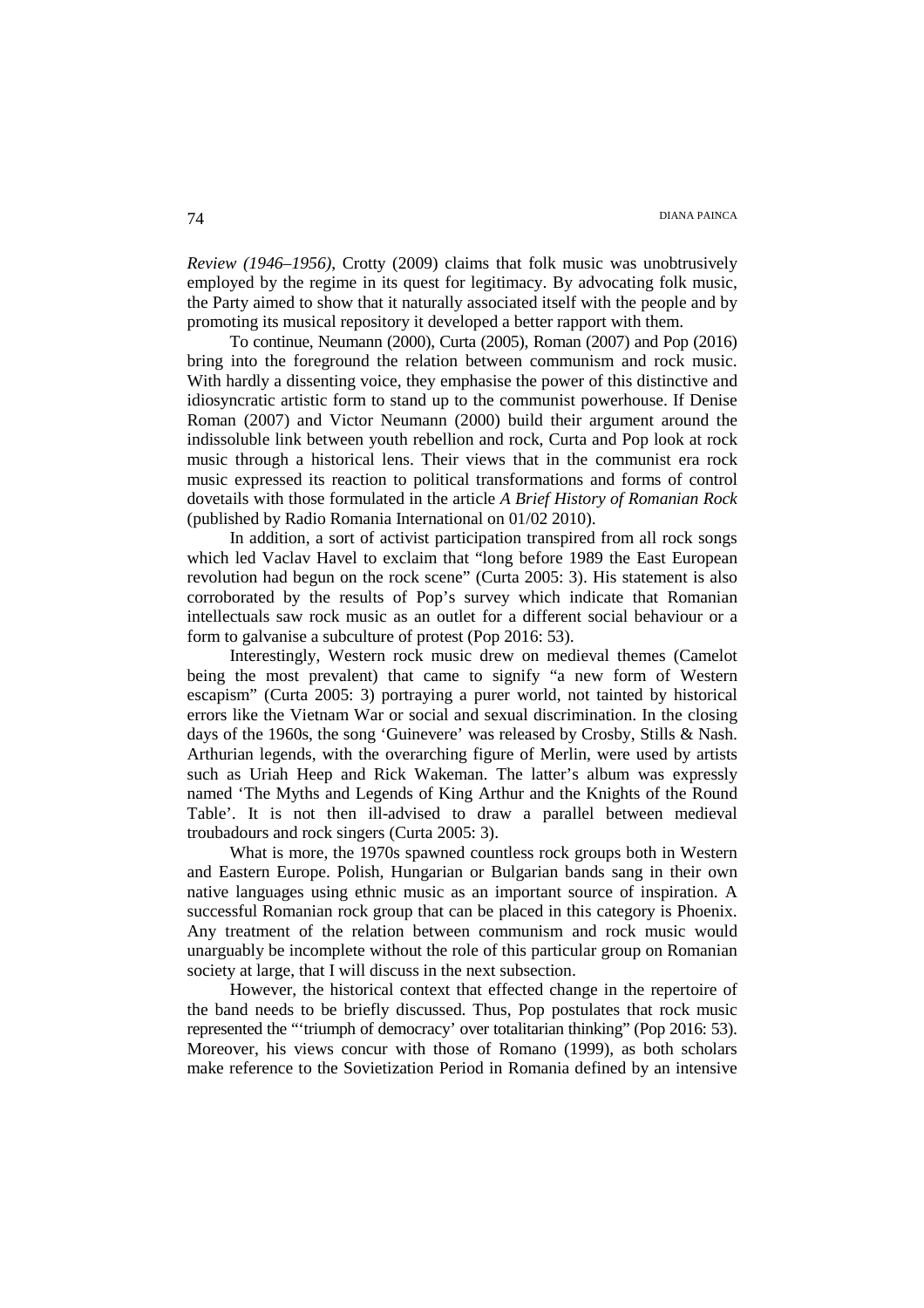promotion of the norms and principles of the working class as well as an incorporation of Marxist-Leninist theories in daily life. Vehement opposition was shown against the decadence of the West, the Anglo-American imperialism and its culture. As the two scholars point out, Western music was seen as having a corrosive influence compared to Soviet arts and music which were the only ones deserving praise.

Nonetheless, the repressive Stalinization period was toned down during the final part of Gheorghe-Gheorghiu Dej's rule, the so-called 'Thaw' (Pop 2016: 54). According to Radio Romania International<sup>4</sup> and Pop (2016), at the beginning of the 1960s and 1970s the communist leadership adopted a new approach towards Western music conducive to more openness and less restricted cultural relations. Romania embarked thus on a de-Sovietization period, marked by a certain permissiveness and willingness to embrace new ideas and attitudes.

As expected, this turnaround provided a fertile ground for the emergence of numerous rock bands and the constitution of a rock culture. Initially, the majority of the rock bands had few original songs as they adopted Western compositions or drew their inspiration from artists such as Cliff Richards, the Rolling Stones, the Shadows, the Beatles, Pink Floyd, Led Zepellin, The Doors, etc. The most famous rock groups, some of them created even prior to Ceauşescu's advent to power, were Uranus, Pioneers, Phoenix, Cometele, Sincron, Cromatic Group and Sfinx (Neumann 2000, Curta 2005, Roman 2007, Radio Romania International 2010, Pop 2016). According to Neumann and Radio Romania International, most of the rock groups were formed in Timişoara and Bucharest by students and high-schoolers. Neumann stresses the importance of the rallying cry sounded by Phoenix in Timişoara. In addition to being a vehicle for revolt against communist indoctrination and benighted policy-makers, Phoenix also enacted a sense of social unity that reverberated not only across the multicultural society of that city but throughout the entire country (Neumann 2000: 52).

A sudden reversal of policy occurred in 1971 with Ceauşescu's neo-Stalinist approach that plunged the country back into dark oppression. Following his return from North Korea and China, the communist leader was keen to set the stage for a new cultural revolution in order to develop both his cult of personality and a "nationalist version of communism" (Pop 2016: 58-59). Therefore, the new regulations imposed on artistic and cultural Romanian workers were laid down in the 'July Theses'. They were meant to further reinforce Marxist-Leninist tenets and curb any borrowings from the capitalist West. Not surprisingly, rock musicians, probably the most outspoken critics of

l

<sup>4</sup> For further reference see the article *A Brief history of Romanian rock* by Radio Romania International 01/02/2010 available at http://old.rri.ro/arh-art.shtml?lang=1&sec=170&art=28248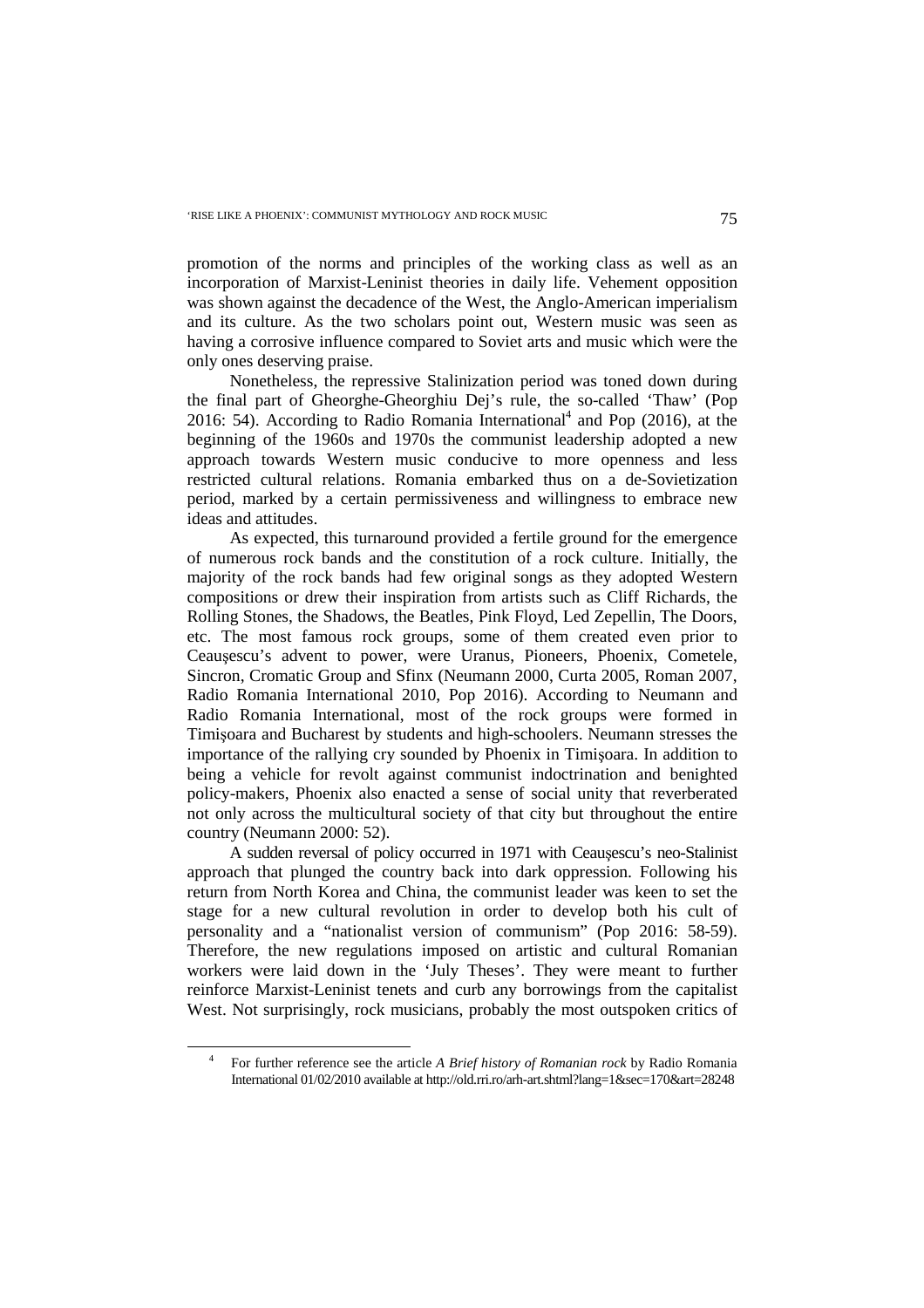the regime, bore the brunt of these measures. Citing Doru Ionescu (interviewed by Chivu 2011), music specialist and journalist, Pop claims that more than half of the rock groups of the 1960s had fled Romania before 1989 (Pop 2016: 59). The defection of the Phoenix members to Germany in 1977 is a famous example.

In the second half of the 1970s the Communist Party had already increased its hold on all forms of cultural manifestations and had severed its links with the Marxist teachings. Its aim was to advance "'national politics', based on 'historical, social and national specificity'" (Pop 2016: 59). As a result, the purpose of all literary and artistic creations, as well as the media, was to enable people to actively contribute to the development of national culture (*ibid*.: 60). In what follows, I will attempt to explain how Romanian rock music existed in a symbiotic relationship with the national mythology dictated by the communist regime.

### *2.2. Communists Calling the Tune: Phoenix Band and National Myths*

One of the most famous Romanian rock bands of the  $20<sup>th</sup>$  century was undoubtedly Phoenix, formed in 1962 in Timişoara (Western Romania). Its original name was 'Sfinţii' ('The Saints') but it had to be dismissed due to communists' hostility to religion. Drawing inspiration from the hippy movement and the British band 'The Shadows', its members Nicu Covaci, Mircea Baniciu, Ovidiu Lipan Ţăndărică, Nani Neumann and Josef Kappl dabbled with beat music, psychedelic rock, hard rock and progressive rock. The following statement by Nicu Covaci clearly articulates the standpoint of the band and accounts for their chosen musical trajectory:

"We were convinced that that was the way; any young man who desired to free himself from the false morality and narrow mindedness of the leaders, had to follow it. Some radio stations were forbidden, some art and music magazines or even journals from the West were considered decadent and were forbidden as well. The censorship was even more obvious and more powerful in the whole of cultural and social life. All this was trying to turn aside the dynamic flow of change which had become evident. But those who were struck by the virus of liberty were able to cross the barriers and find the information they wanted" (Covaci 1994: 115).

In much the same vein, the insightful articles written by Stoenescu (2004) and Lupaşcu (2016) are predicated on the antagonism between the band and the communist authorities. In somewhat scathing terms, Lupaşcu explains how the band was given only the second prize at the schools' national festival simply because their modern style and Western-impregnated music did not sit well with the communist jury<sup>5</sup>.

 $\overline{a}$ 

<sup>5</sup> For further reference see http://www.artasunetelor.ro/Phoenix.html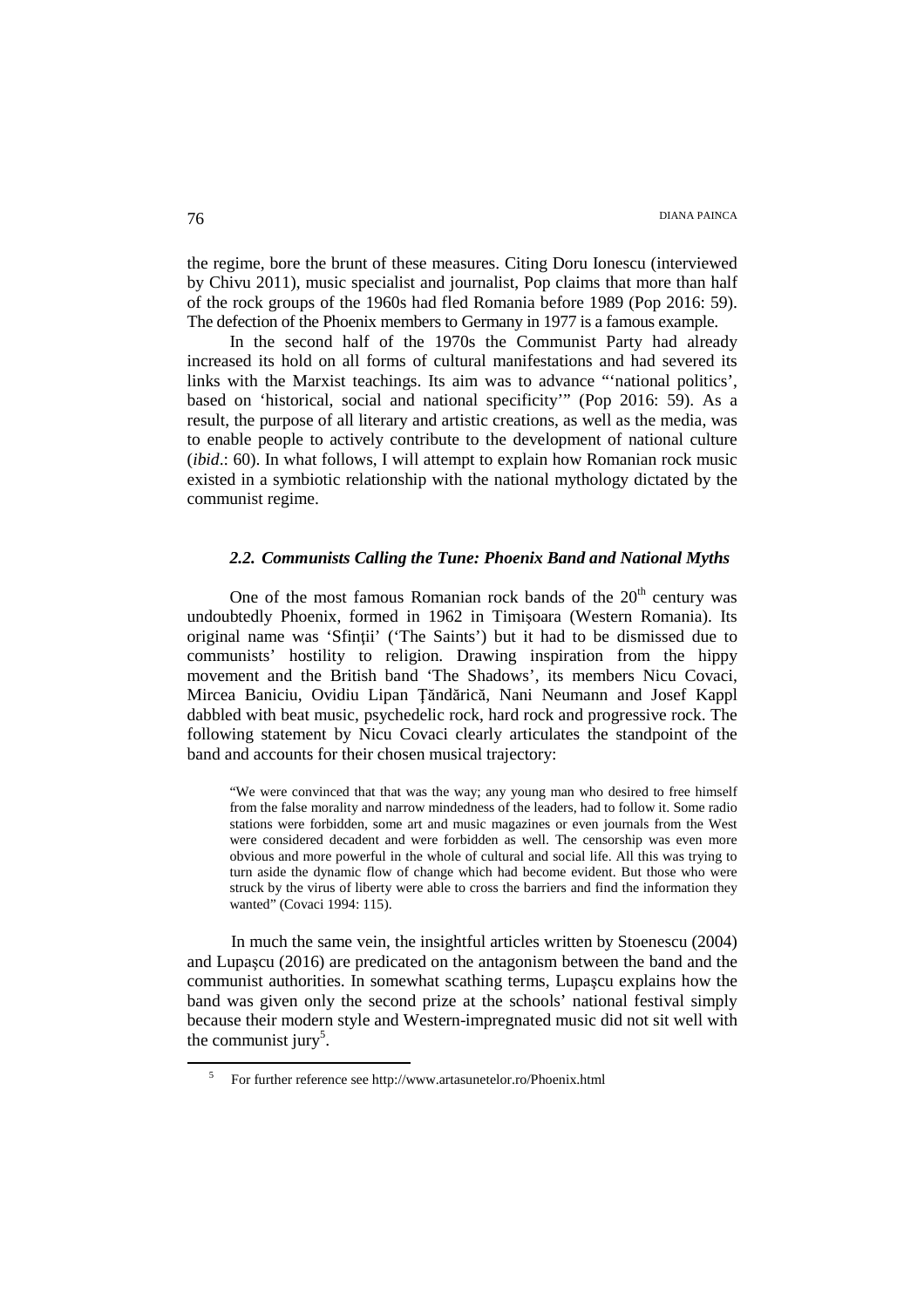According to the same writers, for a better understanding of the empowering and transformative potential of the band, one must go back to the very first days of its existence. Their memorable performances at students' and workers' clubs in Timișoara cultivated a certain "Fronde image"<sup>6</sup> and posed a threat to the communist-engineered order. As Nicu Covaci explains in his book *Phoenix...but me* (Covaci 1994: 236), the group was banned due to the adopted Western pattern discernible both in their music and (physical) appearance (clothes and long hair). However, the band reinvents itself, drops its initial name of 'Sfinţii' (as previously mentioned) and rises like a *Phoenix* from its own ashes. Alerted to the growing success of the group, the communist authorities employ a new strategy, making it possible for the band to rehearse in certain venues and go on national tours. The rock musicians record their first EP and appear on Romanian television, even though with their long hair tied at the back and filmed only in close-up (*ibid.*). More than that, in the gripping and vivid account of his artistic career, Covaci writes at length about the stage adaptation of the first Romanian rock opera, 'Omul 36/80' ('Man 36/80'; Covaci 1994:155) and the subsequent discussions about its meanings with the communists.

Curta (2000), Neumann (2000), Molloy (2016) and Pop (2016) provide an engaging outline of the way in which Phoenix resorted to folklore and national mythology in an attempt to meet the requirements of the regime. As Neumann sharply notes, "the option was also an ideological one, a compromise willy-nilly with the communist system which became again reflected by nationalist ideals" (Neumann 2000: 54). What is more, in a study dedicated to the Phoenix rock group, Caius Dobrescu (2011) stipulates that Ceauşescu's constraining policy acted as a catalyst for the emergence of a "mixture of folklore and counterculture". To give a telling example, in 1978 the rock group Sfinx released their album 'Zalmoxe' (the name of a god in Dacian mythology). Consequently, on the one hand with an instrumental sound akin to that of Western groups and on the other hand with national mythology, folklore, pagan and mystical rituals, Romanian rock groups, especially Phoenix, created a unique hybrid genre that left an indelible mark on Romanian society.

Therefore, the Romanian rock stage blared out music about the religion of the Dacians and the glorious Dacians with their magnificent ruler Burebista identified by Ceauşescu as his ancestor. In much the same line, Phoenix released an EP containing a song called 'Meşterul Manole' (the myths has been previously discussed). However, in his illuminating biography, Covaci offers some thoughts on how 'Meşterul Manole' was first imagined. Seeking to create a true rock opera with a choir, actors and dancers, the musicians handed in their detailed project to the communist authorities for analysis. Yet, the project was

 $\overline{a}$ 

<sup>6</sup> For further reference see http://www.observatorul.com/articles\_main.asp?action=articlevi ewdetail&ID=1648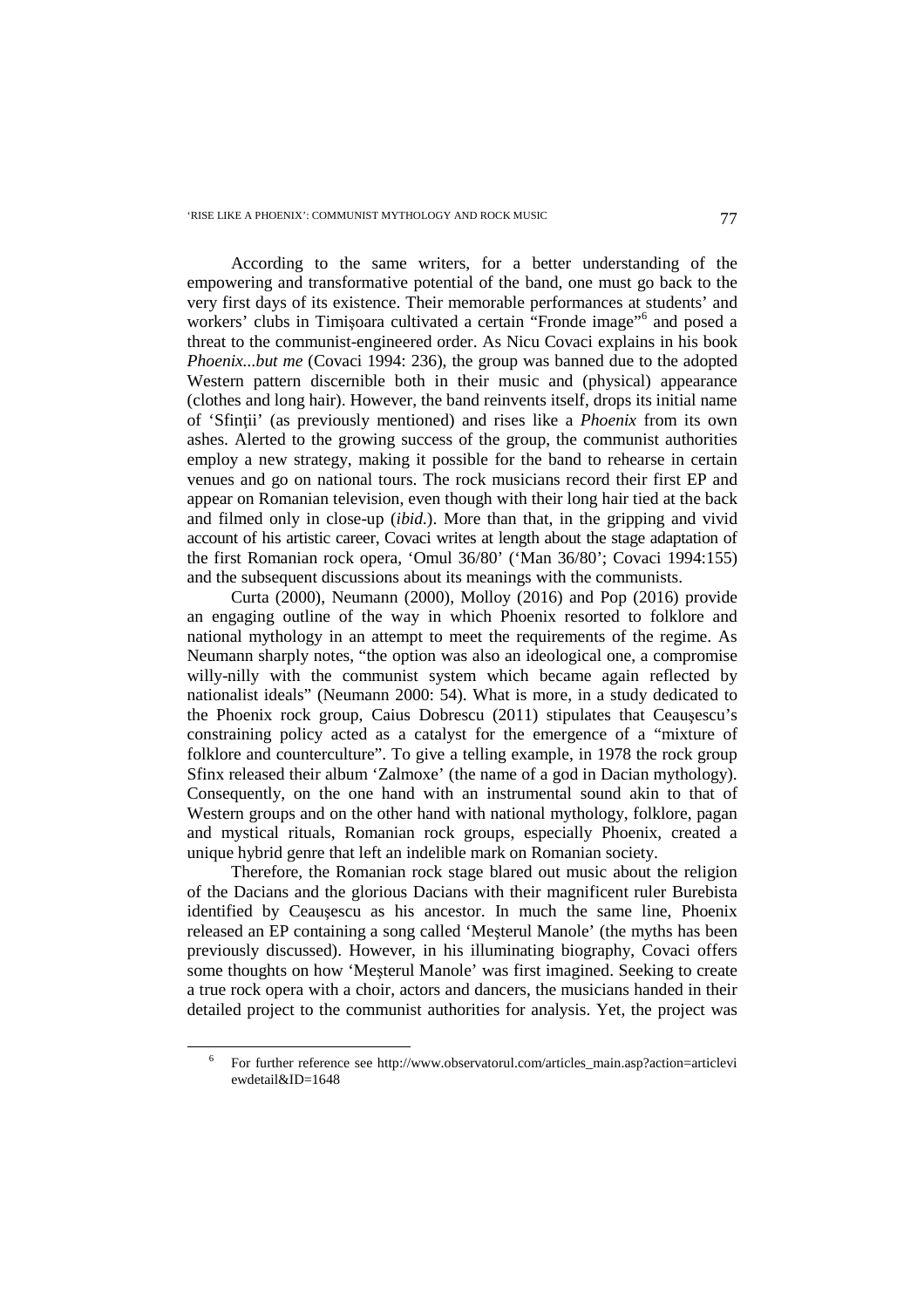never returned by the communists and vanished without a trace. As the band's leader explains, only a small part of the centrepiece 'Meşterul Manole' could be selected and turned into a song (Covaci 1994: 237).

In her concise and perceptive article *Phoenix Band - Romanian Music*, Andreea Andrei (2015) classifies the new genre employed by the band as 'ethno-rock' drawing on genuine Romanian folklore. Her argument correlates strongly with that of Lupaşcu (2016), who, in addition to the songs 'Bun îi vinul ghiurghiuliu' and 'Pădure, Pădure' (both fiddler songs originally) included in this category, also mentions 'Dunăre, Dunăre'. For further clarification, he contends that "Phoenix achieved for the first time an organic a vivid symbiosis between our ancient pre-Christian ritual music and groove and rock instrumentation"<sup>7</sup>(my translation from Romanian). Nevertheless, this aesthetic manoeuvre was disapproved of by the regime, which tirelessly censured and expunged the artistic production of the band in the first half of the 1970s.

Even though the Phoenix music was reminiscent of the Middle Ages, it bore its own hallmarks. Andreea Andrei (2015), Lupaşcu (2016) and Curta (2005) zoom in on the LP 'Muguri de Fluier' ('Whistle Buds' 1974), a symbolically potent title, that evinced the band's leaning towards ethnic and Balkan folk music. An illustrative example is offered by the song 'Pavel Chinezul'. This composition centres on the figure of Pavel Chinezul, count of Timişoara in the  $15<sup>th</sup>$  century (under the reign of King Matthias Corvinus 1458-1490) and his victory against the Ottomans at Câmpul Pâinii (the Bread Field, 1479). Apparently, following the battle, Stephen Bathory, the voivode of Transylvania and Pavel Chinezul celebrated their triumph on a field littered with corpses. During the celebration, the soldiers started singing songs in praise of their hero, Pavel Chinezul. The count, a well-built, strapping man reacted to their gesture by grabbing "the corpse of a Turk between his teeth, and [...] dancing wildly to the great admiration of his audience and followers" (Curta 2005: 6). The veracity of this particular scene has to be checked, yet, what actually matters is the importance acquired by the Phoenix song. As the collection of folk songs compiled by János Erdély bears testimony, the story of Pavel Chinezul (Pál Kinizsi, in Hungarian) was remembered less in Romanian than in Hungarian folklore. Hence, despite his merits in fighting the Ottomans that were the nemesis of medieval Romanian principalities, Pavel Chinezul has yet to be given his due. By comparison, in Hungary he was morphed into a hero of popular imagination (*ibid.*). What is more, Curta suggests that the choice to sing about a hero more familiar with Hungarians than Romanians might have been influenced by the covert desire to depict a different society than that projected by Ceauşescu's increasingly nationalist society.

 $\overline{a}$ 

<sup>7</sup> For further reference see http://www.artasunetelor.ro/Phoenix.html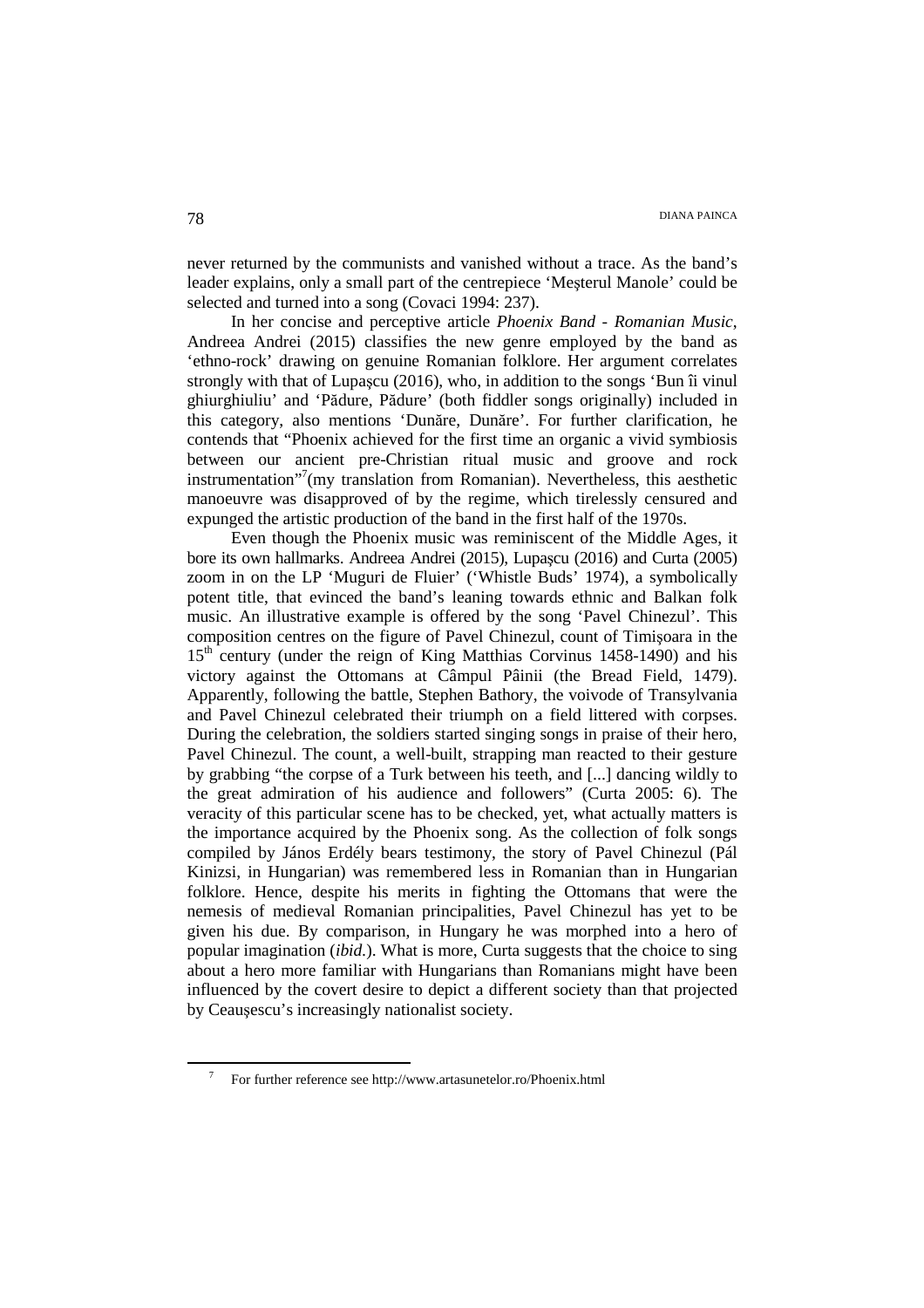Interestingly, this song is the only one on *Mugur de fluier* providing topographical and chronological clues. As a result, the song makes reference not only to the Bread Field but also to the river Cerna (Western Romania). The idea of a relation between Pavel Chinezul and this river is not corroborated by historical evidence, nor is the connection between the fighter and the mountains in Southern Banat (as formulated in the song). The visual image of the hero descending from the mountains stands as a symbol of deliverance and his victory is musically marked by Covaci's guitar solo.

Two other songs included on this album and worthy of note are 'Andrii Popa' and 'Strunga', both of them folk poems collected by the Romanian poet Vasile Alecsandri (1821-1890).

In what follows, I would like to reinforce the connection between mountains and medieval figures, by bringing into the limelight the song 'Negru Vodă' included on the LP *Cei ce ne-au dat nume* (1973). A folk ballad at its origins, the song focuses on an almost mythical man of Transylvania who, accompanied by his "men, crossed the mountains, defeated an unnamed enemy, and established the medieval state of Wallachia" (Curta 2005: 7). References to Negru Vodă's (or Radu Negru) legend started to be made by  $17<sup>th</sup>$  century chroniclers who talked about his 'descălecat' (from the verb *a descăleca*, 'to dismount') defined in historical terms as migration combined with state formation (*ibid.*).

Nevertheless, starting with the  $19<sup>th</sup>$  century, the significance of the story was minimised, deemed a historical myth fabricated by previous chroniclers with the purpose of pandering to their princes. It should be noted that the myth was attached new layers of meaning in the  $18<sup>th</sup>$  century monk's work dedicated to St. Nicodim, the founder and abbot of Tismana Monastery (the oldest in Wallachia). This work mistakenly referred to Negru Vodă as Radu I (1377-1383). The latter was victorious in many battles against the Golden Horde and was hailed by Tismana monks as the liberator of Wallachia from Mongol oppression. As a result of his success in fight, in a joint effort with the local population, he formed medieval Wallachia. The folk ballad that provided the lyrics for the rock song draws therefore on this  $18<sup>th</sup>$  century version of the legend (Curta 2005: 7).

The image of Negru Vodă on top of the mountains and pointing the Wallachian fertile land to his soldiers assumes biblical connotations. Similarly to 'Pavel Chinezul', the major instrumental part of the song appears at a point where listeners have to imagine the coming down the mountains of the hero and his men to the Dâmboviţa Valley and their subsequent pummelling of the Mongols. As Curta perceptively notices, it is József Kappl's bass guitar that takes centre stage at this particular moment of the story in what became a landmark solo in the history of Romanian rock music.

Before giving a snapshot of yet another Phoenix composition, a few words need to be said about the album *Cei ce ne-au dat nume* (*Those who gave*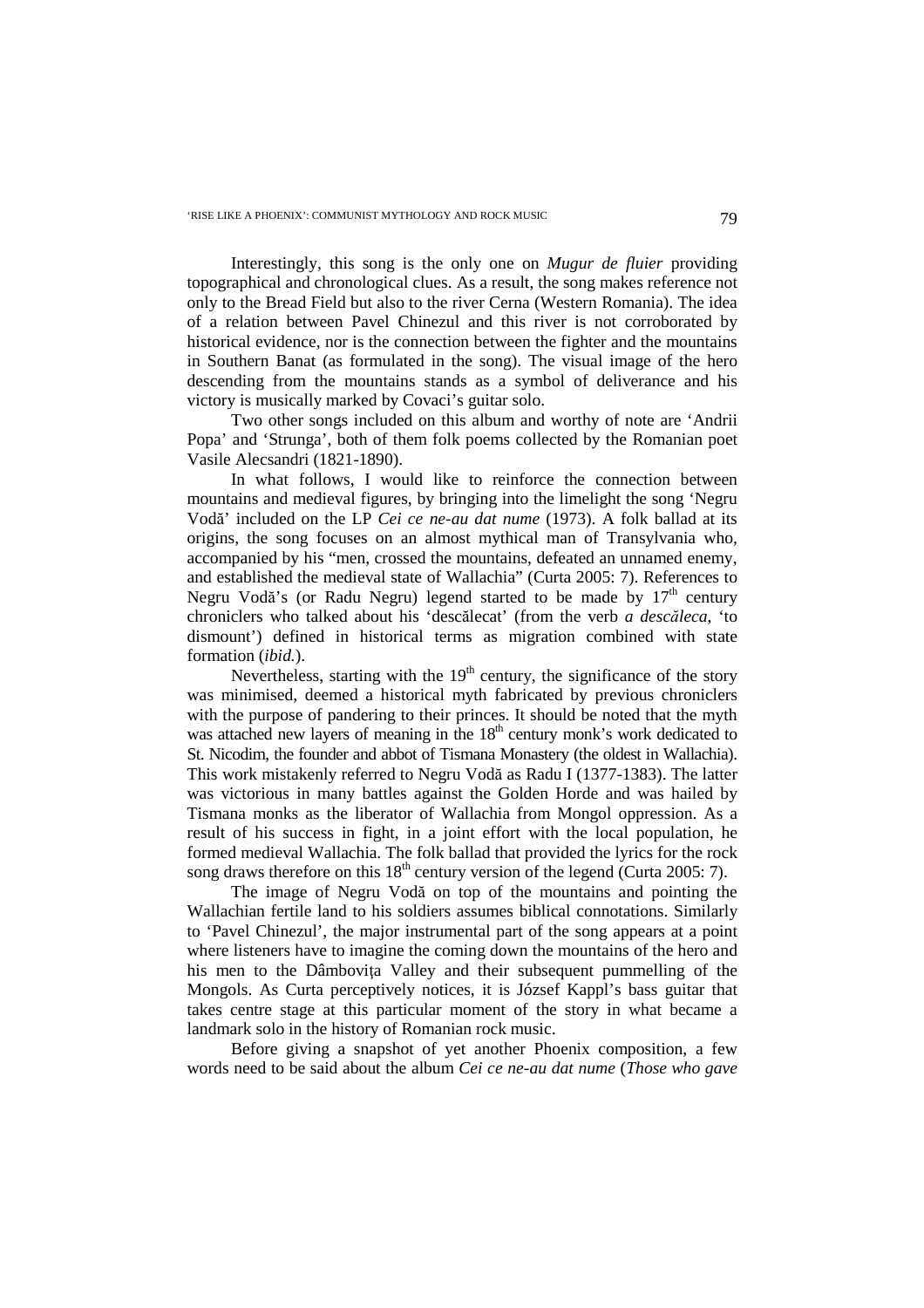*us names*) on which 'Negru Vodă' was included. What figures prominently here is the idea of ancestral customs and traditions related to the changing of seasons. In Octavian Ursulescu's view, expressed in the presentation text of the album, the musicians tried to combine "the melodic phrase of traditional folk music with the Romanian archaic rhythm in order to restore and promote the wisdom of folklore verse"<sup>8</sup> (my translation). As such, there were songs about funeral traditions symbolizing the end of a cycle, about spring, summer or autumn rituals and Christmas carols. The climax in the life of any generation, namely the wedding, was also present, the cycle continuing then to the next level illustrated by funeral rites (Covaci 1994: 218).

In light of all this, the band's live concerts were enlivened with traditional masks, goats, bells and bugles. Their imaginative performances are met with enthusiasm both at home and abroad, at Festivals like Bratislawska Lyra in Cehoslovacia and Sopot International Festivalul in Poland<sup>9</sup>. As Lupașcu (2016) keenly remarks, the album's great success expressed the way in which the band's form of dissent was collectively sanctioned.

The immense value of the Phoenix repertoire lies in the treatment of medieval themes in a determinate historical context. Relying on Benedict Anderson's concept of nations as 'imagined communities' (2005: 8), Curta suggests that medievalism does not simply embody the concept of nation, but it actively creates it and ensures its perpetuation. The nation, perceived as a theoretical entity needs forms of representation that invariably find their expression in literature, language, arts or history.

Finally, with the rock opera *Cantofabule* (recorded in 1973), the immersion in the medieval world assumes different dimensions. Both Curta, medievalist historian, and Andreea Andrei, lyricist, state that *Cantofabule* conjures up fantastic worlds inhabited by the mythical creatures of fables and legends. Neither foundation myths, nor historical legends found their place in this highly complex musical work that employed abstruse languages hardly accessible to laymen.

Andrei Ujica, one of the band's lyricists, came up with the idea of the album after discovering a bestiary from the  $14<sup>th</sup>$  century. Among the songs included in *Cantofabule* were 'Norocul Inorogului' ('The luck of the unicorn'), 'Uciderea Balaurului' ('The killing of the dragon'), or 'Filip şi Cerbul' ('Philip and the stag'). Interestingly, Curta (2005: 5) points at Western medieval bestiaries as a probable source of inspiration for the group's song 'The luck of the Unicorn', composed by Serban Foartă, a distinguished literary critic. The theme of the unicorn enmeshed by a maiden is prevalent in Anglo-Norman Bestiaries. For example, it appeared in the  $12<sup>th</sup>$  century in Philippe De Thaon's Bestiary, an adaptation in Old French of *Physiologus*, a didactic Christian text

l

<sup>8</sup> For further reference see https://ro.wikipedia.org/wiki/Cei ce ne-au dat nume.

<sup>9</sup> For further reference see http://www.artasunetelor.ro/Phoenix.html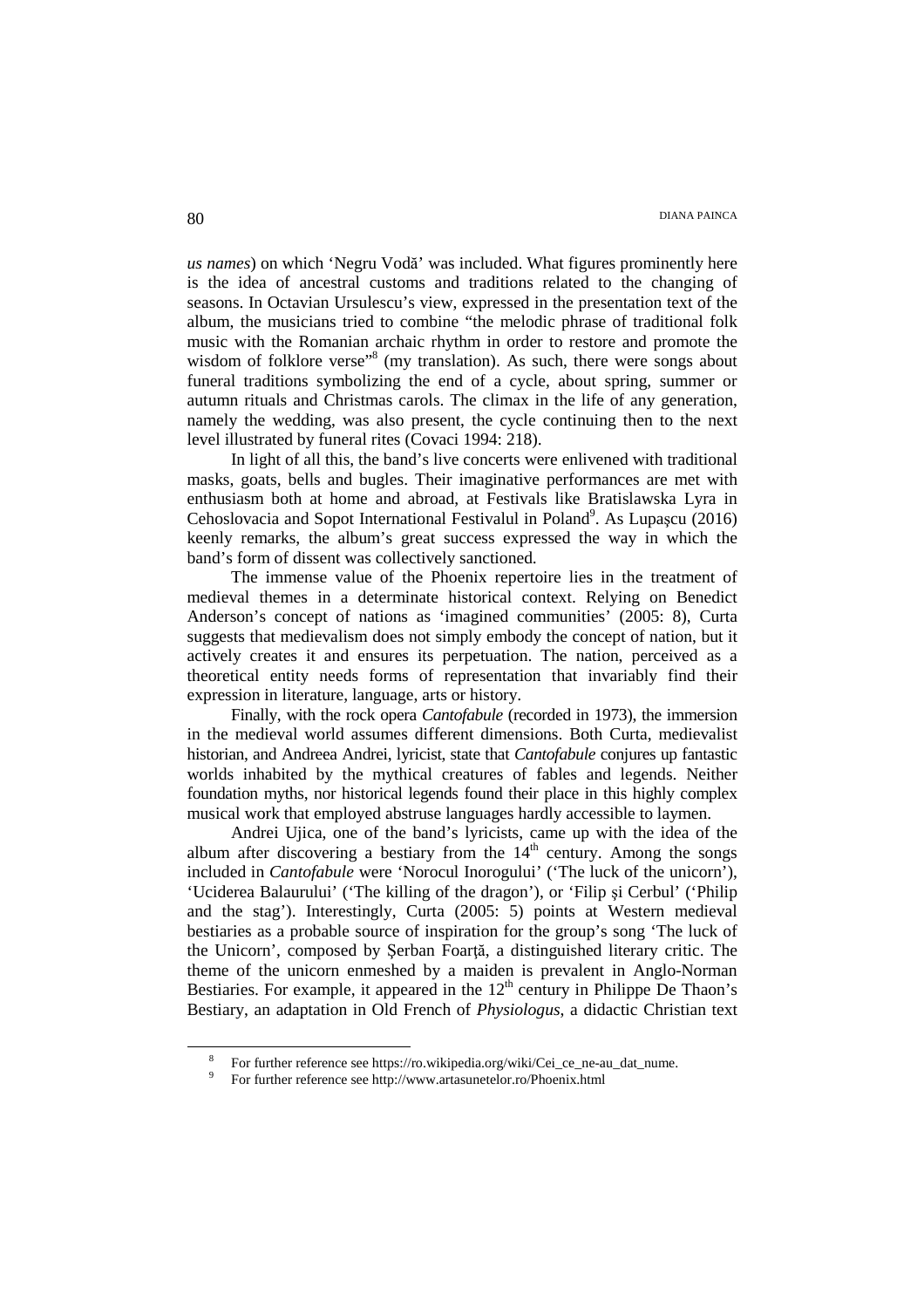written in Greek in the  $2<sup>nd</sup>$  century AD. At a closer examination of this work, the symbolic image of the phoenix rising from its ashes is potently displayed, hence its enduring influence on the collective imaginary (Curley 1979: 13). Curta (2005: 5) conclusively states that Phoenix was the only East European band that drew on the resources of medieval languages and themes in such a special manner; they championed a new genre in Romanian rock music and could hardly find any epigones or imitators.

Concerning the dynamics of the album, Serban Foartă who also wrote lyrics for the band, explained that the main objective was to pluck numerous animals from obscurity and thus "revive, in a more or less superficial mindset, archaic or pre-existing meanings" (Covaci 1994: 298). What is more, according to Andrei Ujica, the starting point was constituted by "magical formulas for the incantation of the spirits. A sort of invocation. The spirits of these symbolic animals are conjured up and begin to appear one by one, at first the smallest and most vulnerable, like the Scarab and the Unicorn, then the rest, the Dolphin and the dangerous ones. After a while they come into a sort conflict with one other, called Zoomahia, and everything ends suggesting the beginning of a new cycle of existence, at a superior level, by a hymn dedicated to Phoenix, symbol of rebirth and eternal life" (Covaci 1994: 295).

A large-scale concert took place in 1972 at Sarmisegetuza Regia and shortly afterwards the band faced proscription by the authorities. Interviewed by Peter Molloy for his compelling work *The Lost World of Communism: An Oral History of Daily Life Behind the Iron Curtain* (2016), the band's leader, Nicu Covaci retraces the story of his departure for Germany in 1976 (following his arrest and interrogation by the police) and his illegal return the following year when he managed to smuggle his colleagues out of the country in a kit of loudspeakers (Molloy 2016: 133).

Covaci remains highly prolific as a musician in Western Europe, forming the band Transylvania Phoenix. In the revolutionary year of 1989, he gives a concert dedicated to the Romanians' fight for freedom<sup>10</sup>. During the 1990s the Phoenix albums were edited again, the last one being *În umbra marelui urs*  (*In the Shadow of the Great Bear*), an allusion to the communist era and the Soviet domination.

# **3. Conclusion**

 $\overline{a}$ 

Communism attempted to develop a new mythological construct that could buttress the regime in its quest for legitimacy. As has been shown in this

 $10$  For further reference see http://www.artasunetelor.ro/Phoenix.html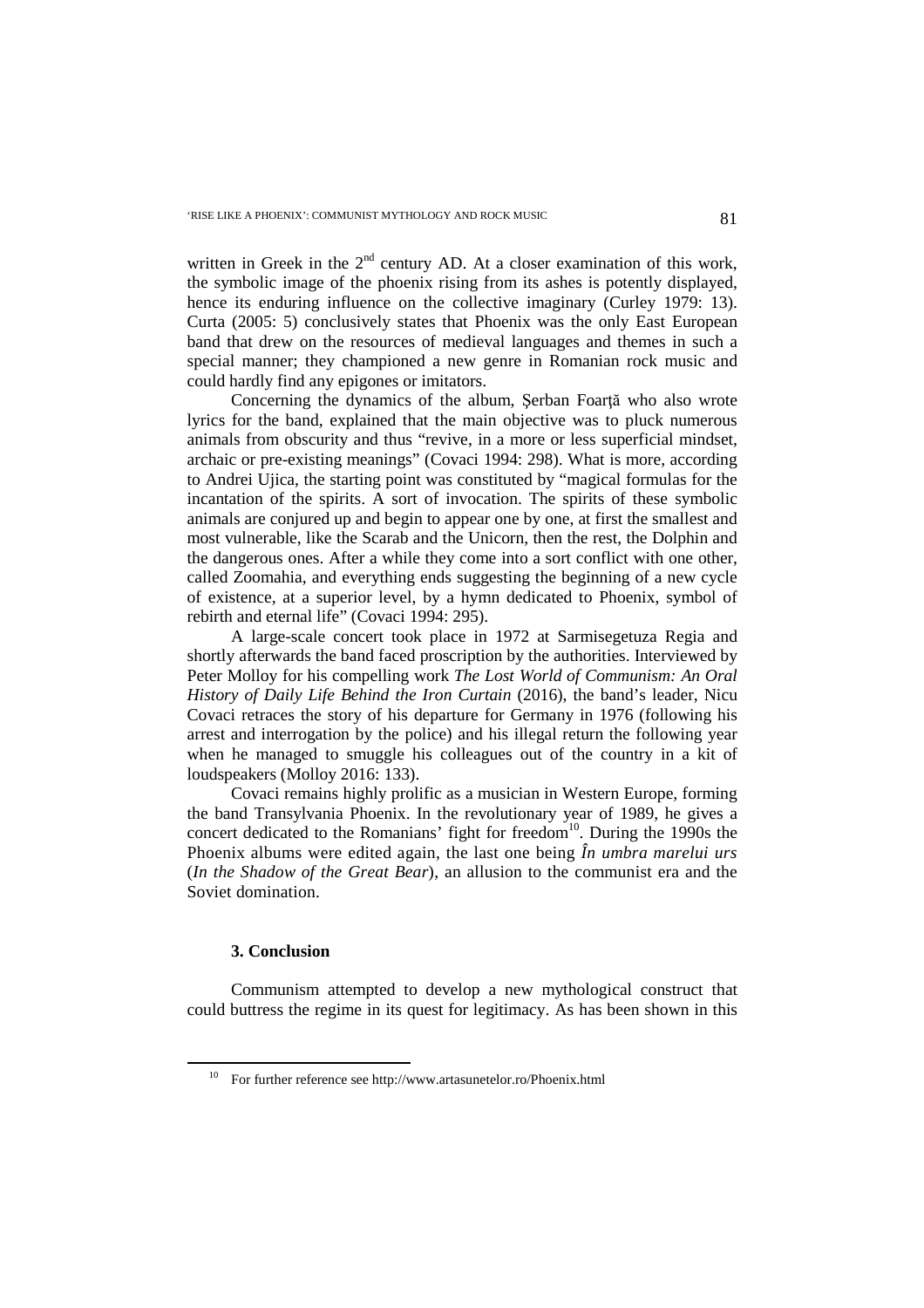paper, communist myths became intertwined with the concept of Romanian nationalism and national identity.

The joint analysis of cultural (or foundational) and political (or eschatological) myths has foregrounded their points of convergence that further defended the validity of the latter. Political myths build their discourse around previously used structures and a pre-determined arrangement. As demonstrated in the article, they reconfigure old stories in order to rally the nation around their cause and offer people a coherent sense of national identity. The use of historical myths and legends by a regime oriented towards the promised 'radiant future' reflected the need of communism to develop its own vocabulary and language – yet, both had to be evocative of already-established constructions in collective memory. Thus, adding new layers of meaning to past myths and symbols, communists managed to drum up the support necessary for the implementation of their ideology.

Last but not least, in view of the constrictive measures applying to the cultural arena, rock musicians were particularly harassed and put under surveillance due to their refusal to conform. However, strangely as it may seem, the rock group Phoenix found a middle ground, and by blending national folklore and mythology with a Western beat, created a unique sound and genre that continue to resonate in contemporary Romania.

### **BIBLIOGRAPHY**

- Anderson, B., 1991, *Imagined Communities: Reflection on the Origin and Spread of Nationalism,*  London, Verso.
- Andrei, A., 2015, *Phoenix Band-Romanian Music*, at https://www.pure-romania.com/phoenix-band/
- Boia, L., 2000, *Pentru o istorie a imaginarului*, Bucureşti, Humanitas.
- Boia, L., 2001, *History and Myth in Romanian Consciousness*, Budapest, Central European University Press.
- Bottici, C., 2014, *Imagining Europe. Myth, Memory and Identity*, Cambridge, Cambridge University Press.
- Călinescu, G., 2001 [1941], *Istoria literaturii române*, Bucureşti, Litera.
- Chivu, M., 2011, "Rockîntarea României: 'Rockul era un reflex al lumii occidentale libere'", in *Dilema Veche*, nr. 411, at https://www.dilemaveche.ro/sectiune/tema-saptamanii/articol/ rockul-era-un-reflex-al-lumii-occidentale-libere.
- Covaci, N., 1994, *Phoenix însă eu...,* Bucureşti, Nemira.
- Crotty, J., 2009, "Promoting Romanian Music Abroad: The Rumanian Review (1946–1956)", in *Music and Politics*, vol. 3, nr. 2, pp. 1-17.
- Curley, M., 1979, *Physiologus,* Chicago/London, University of Chicago Press.
- Curta, F., 2005, "Pavel Chinezul, Negru Vodă, and Imagined Communities': Medievalism in Romanian Rock Music", in R. Utz, J. Swan (eds.), *Postmodern Medievalisms*, Cambridge, D.S. Brewer, pp. 2-15.
- Dobrescu, C., 2011, "The Phoenix that Could Not Rise: Politics and Rock Culture in Romania, 1960-1989", in *Brill Online Books and Journals,* vol. 38, nr. 2-3, pp. 255-290.